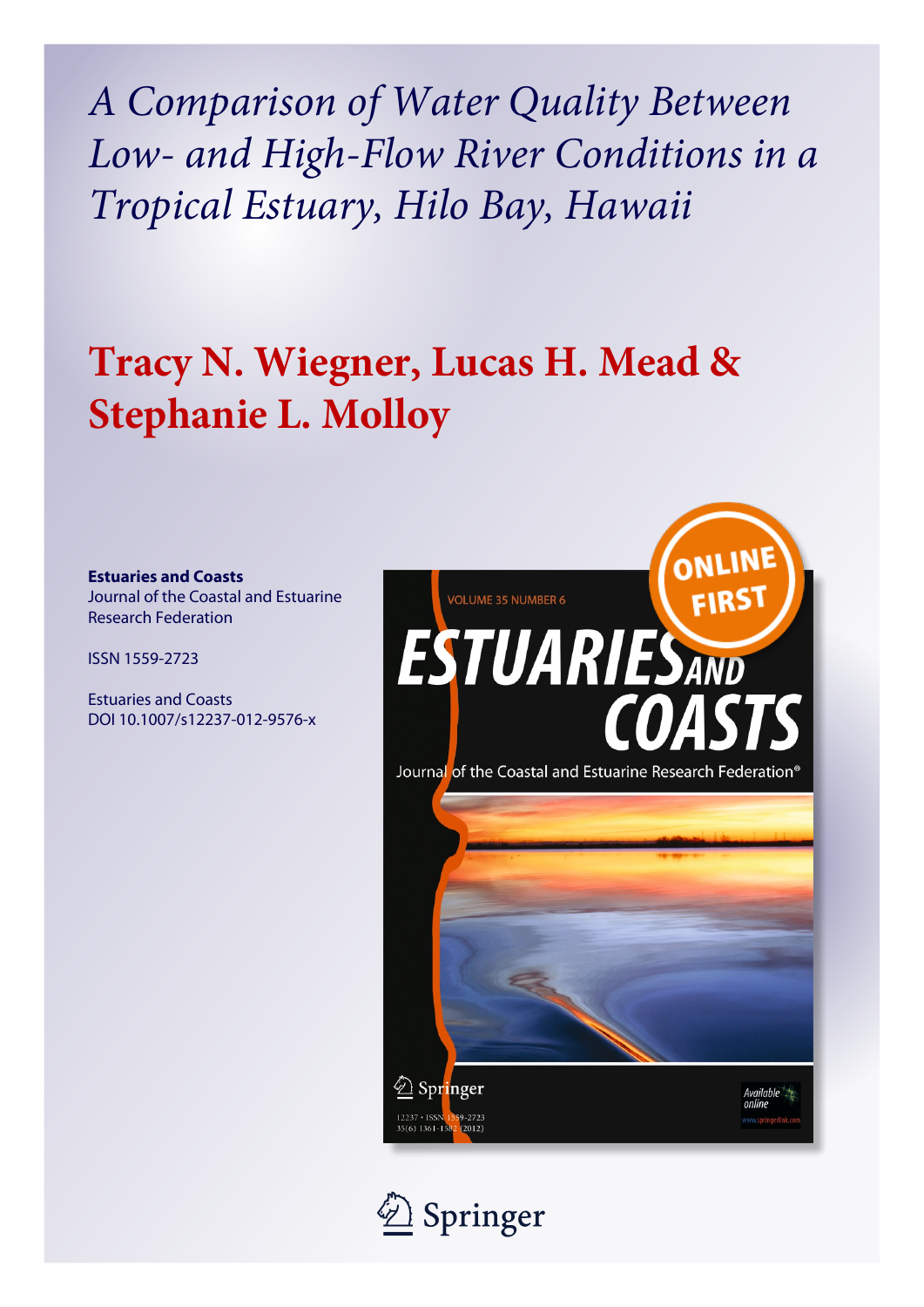**Your article is protected by copyright and all rights are held exclusively by Coastal and Estuarine Research Federation. This e-offprint is for personal use only and shall not be selfarchived in electronic repositories. If you wish to self-archive your work, please use the accepted author's version for posting to your own website or your institution's repository. You may further deposit the accepted author's version on a funder's repository at a funder's request, provided it is not made publicly available until 12 months after publication.**

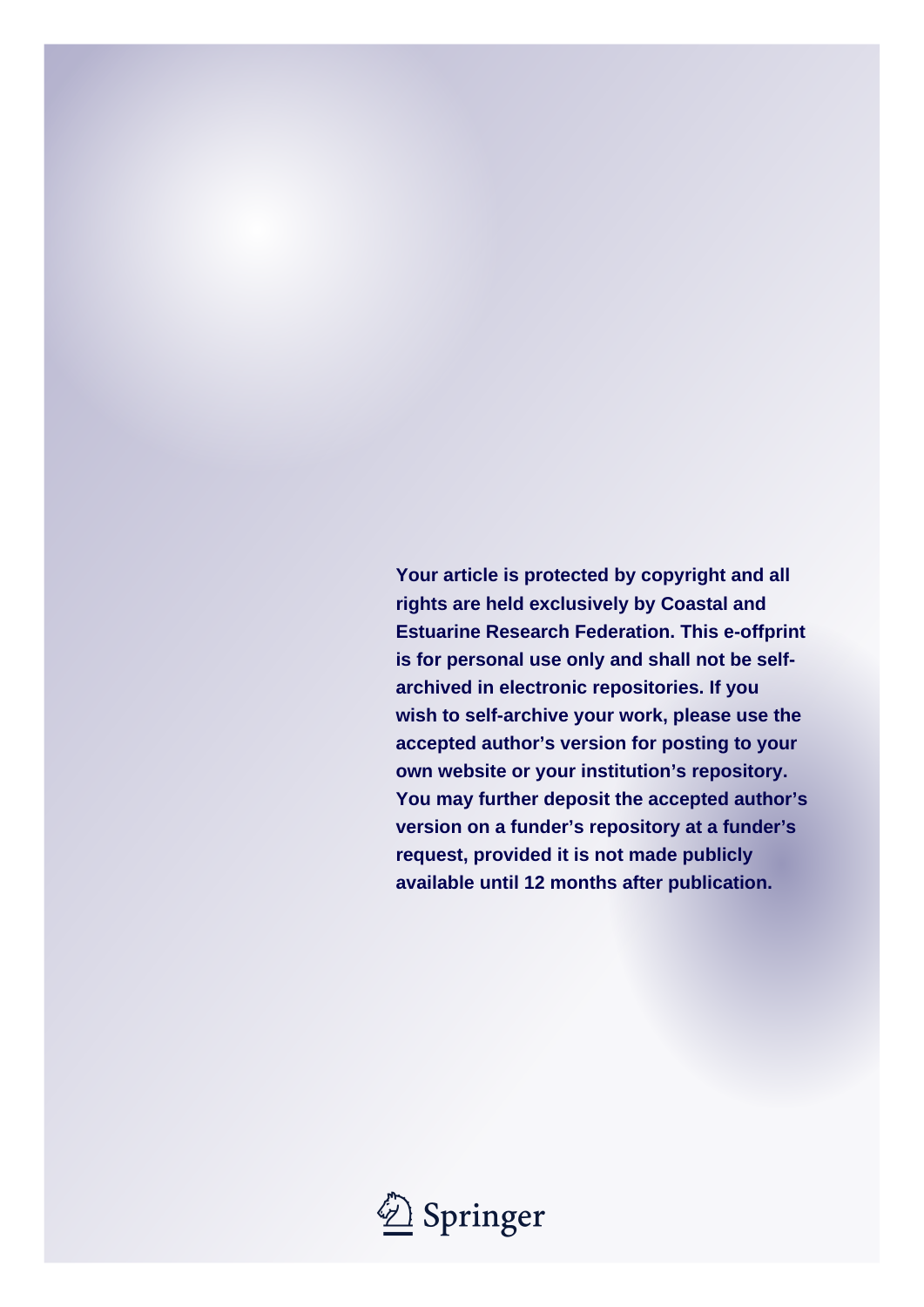## A Comparison of Water Quality Between Low- and High-Flow River Conditions in a Tropical Estuary, Hilo Bay, Hawaii

Tracy N. Wiegner · Lucas H. Mead · Stephanie L. Molloy

Received: 17 November 2011 /Revised: 17 May 2012 /Accepted: 20 May 2012  $\odot$  Coastal and Estuarine Research Federation 2012

Abstract Effects of storms on the water quality of Hilo Bay, Hawaii, were examined by sampling surface waters at 6 stations 10 times during low-flow and 18 times during highflow (storms) river conditions. The direction of a storm's impact on water quality parameters was consistent among storms and most stations; however, direction of the impact varied with the parameter. High river flow conditions increased concentrations of nitrate and decreased those of dissolved organic nitrogen (N); effects on ammonium and particulate N were station specific. Storms also increased dissolved organic and particulate carbon (C) concentrations. Dissolved phosphorus (P) concentrations were not affected by high river flow events. Dissolved organic forms dominated the N, C, and P pools under both low- and high-flow river

T. N. Wiegner  $(\boxtimes)$ 

Department of Marine Science, University of Hawaii at Hilo, Hilo, HI 96720, USA e-mail: wiegner@hawaii.edu

#### L. H. Mead

Graduate Program of Tropical Conservation Biology and Environmental Science, University of Hawaii at Hilo, Hilo, HI 96720, USA

#### S. L. Molloy

Department of Biology, University of Hawaii at Hilo, Hilo, HI 96720, USA

#### Present Address:

#### L. H. Mead

University of Hawaii at Hilo Analytical Laboratory, University of Hawaii at Hilo, Hilo, HI 96720, USA

#### Present Address:

S. L. Molloy Department of Biological Sciences, California State University, East Bay, Hayward, CA 94542, USA

conditions. Soil-derived particles and fecal indicator bacteria increased during storms, while chlorophyll a concentrations and bacterial cell abundances decreased. Our results suggest that an increase in storms with global warming could impact water quality of tropical estuaries.

Keywords Storms . Estuaries . Nutrients . Organic matter . Hawaii . Water quality

#### Introduction

The number and intensity of storms are predicted to increase with global warming (Emanuel [2005;](#page-14-0) Webster et al. [2005\)](#page-16-0). These storms bring heavy precipitation to watersheds causing flooding and rapid export of large quantities of watershed materials to coastal waters. Storms can deliver up to 80 % or more of the annual inputs of nutrients and particulates to estuaries (Eyre [1995;](#page-14-0) McKee et al. [2000;](#page-15-0) Wiegner et al. [2009\)](#page-16-0), with some individual events accounting for 50 % of the annual inputs of these constituents within days (Paerl et al. [2001;](#page-15-0) Peierls et al. [2003](#page-15-0)). Consequently, these storm inputs affect chemical and biological parameters in estuaries including changes in water quality [nutrients, organic matter, fecal indicator bacteria (FIB)], dissolved oxygen concentrations, phytoplankton, zooplankton, fish, and benthic organism abundances and community compositions, as well as changes in prevalence of fish diseases (i.e., Mallin et al. [1999;](#page-15-0) Paerl et al. [2001](#page-15-0); Mallin et al. [2002;](#page-15-0) Ringuet and MacKenzie [2005;](#page-15-0) Hoover et al. [2006](#page-14-0)). However, an individual storm can affect different estuaries differentially, and repeated storms to a particular system each may exert their own effects (Mallin et al. [2002](#page-15-0); Paerl et al. [2006](#page-15-0); Devlin and Schaffelke [2009\)](#page-14-0). As a result, a large portion of storm research has been more eventbased descriptions (i.e., De Carlo et al. [2007\)](#page-14-0), rather than statistically quantitative comparisons among storms in a given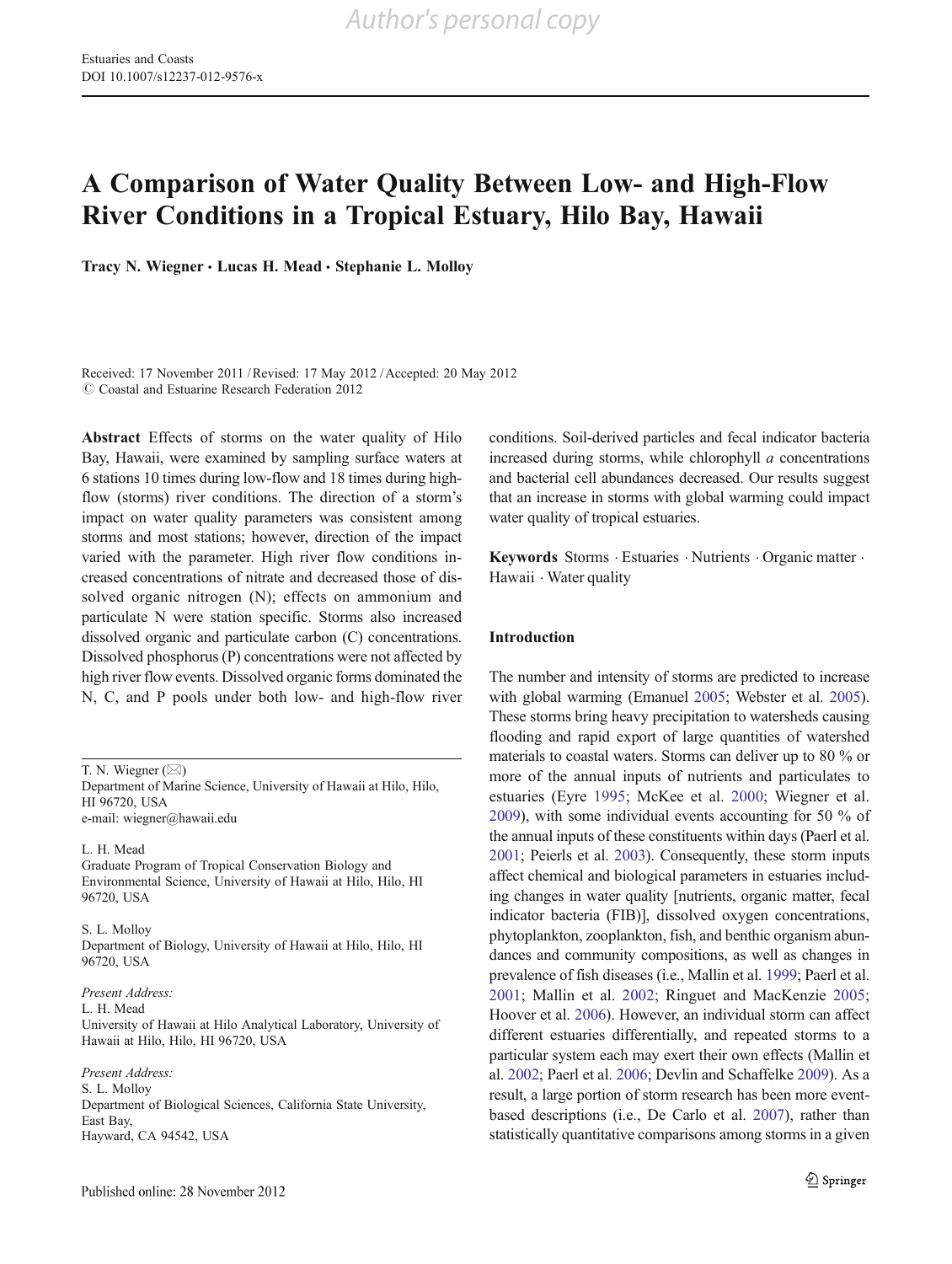estuary (Peierls et al. [2003;](#page-15-0) Williams et al. [2008](#page-16-0); Paerl et al. [2009;](#page-15-0) Mead and Wiegner [2010\)](#page-15-0).

Most of our knowledge about storm effects on estuaries is derived from studies of temperate estuaries along the east coast of the United States and subtropical estuaries along the east coast of Australia (i.e., Mallin et al. [1999;](#page-15-0) Paerl et al. [2001;](#page-15-0) Burkholder et al. [2004;](#page-14-0) Eyre and Twigg [1997;](#page-14-0) Eyre and Ferguson [2006](#page-14-0)). Impacts of storms on tropical estuaries are less well-known, with most research to date focusing on Kaneohe Bay, Oahu, Hawaii (Ringuet and MacKenzie [2005](#page-15-0); Cox et al. [2006](#page-14-0); Hoover et al. [2006](#page-14-0); De Carlo et al. [2007](#page-14-0)), and a few estuaries in Australia, as well as coastal waters adjacent to the Great Barrier Reef (i.e., Eyre [1995;](#page-14-0) Eyre and Balls [1999;](#page-14-0) Devlin and Brodie [2005](#page-14-0); Devlin and Schaffelke [2009](#page-14-0); Brodie et al. [2010](#page-14-0)). In the tropics, seasonal changes in temperature and day length are relatively minor and have little effect on estuarine dynamics; instead, changes in rainfall are more important (reviewed in Eyre and Balls [1999](#page-14-0)). Therefore, storms play a greater role in affecting water quality and controlling primary and secondary production in tropical estuaries than seasonal climatic changes. In fact, abundance and diversity of coastal benthic communities are correlated with seasonal changes in rainfall and associated runoff in tropical systems (McCarthy et al. [2000](#page-15-0); Restrepo et al. [2006](#page-15-0)). Tropical estuaries have been less studied than their temperate and subtropical counterparts because many of them are located in developing countries with limited resources; however, the need to better understand the natural dynamics and impacts of human activities on tropical coastal waters is imperative as one-third of the world's population lives in the tropics, with most living within 60 km of the coastline (Coughanowr [1998\)](#page-14-0).

The following study focused on Hilo Bay, Hawaii, which is a tropical estuary greatly affected by storm pulses as it drains the windward sides the Earth's tallest and most massive mountains, Mauna Kea and Mauna Loa, respectively. The Hilo Bay watershed has one of the highest precipitation rates on the Hawaiian Islands and in the USA, with annual rainfall in this watershed ranging from 50 cm near shore to 600 cm at higher elevations (Juvik and Juvik [1998\)](#page-15-0). Hence, the amount of freshwater entering Hilo Bay from surface flow and groundwater is greater than any other Hawaiian estuary. Additionally, the high slope, but relatively small size of Hawaiian watersheds compared to continental ones allows for quick fluvial responses to storms (Tomlinson and De Carlo [2003\)](#page-15-0). Consequently, water quality changes in Hilo Bay should be rapid as the largest river in the state of Hawaii discharges into the bay, which is enclosed by a 3-km-long breakwater. Hilo Bay is a salt-wedge estuary that is stratified with a freshwater surface layer existing up to several kilometers offshore (Dudley and Hallacher [1991](#page-14-0)). There is minimal mixing between freshwater and saltwater layers inside the bay because the breakwater reduces wave energy, creating favorable conditions for phytoplankton blooms and trapping watershed-derived materials. Because of these characteristics, Hilo Bay is an ideal location to study storm effects on tropical estuarine water quality.

The question that our study addressed was: how does water quality in a tropical estuary immediately change following a storm? This question was addressed by sampling six stations within Hilo Bay during low and high river flow conditions. While most studies to date have reported day-to-day or month-to-month changes in estuarine water quality following storms (i.e., Valiela et al. [1998](#page-15-0); Mallin et al. [1999;](#page-15-0) Ringuet and MacKenzie [2005;](#page-15-0) De Carlo et al. [2007](#page-14-0)), ours is one of the few that is statistically quantitative in examining the effects of multiple storms at multiple stations on estuarine water quality. To do this and make generalizations about how storms affect estuarine water quality, we designed our study and analyzed our data to look for differences in water quality between low and high river flow conditions. This following paper is one of three describing storm dynamics in Hilo Bay; the other two examine the biological response of Hilo Bay to the storm inputs in more detail, specifically with regards to surface water metabolism potential (Mead and Wiegner [2010\)](#page-15-0) and food web dynamics (Atwood et al. [2011](#page-13-0)).

#### Materials and Methods

#### Site Description

Hilo Bay is located on the northeast side of Hawaii Island, Hawaii, USA. Approximately 9 km of the estuary's perimeter is bordered by land, while the outer margin is defined by a 3-km-long breakwater running east to west with a 1.5 km-wide opening to the Pacific Ocean (Fig. [1](#page-4-0)). Exchange of water through breakwater has been documented (M & E Pacific [1980](#page-15-0)). The partially enclosed bay has a nearly 6.4  $\text{km}^2$  surface area and ranges in depth from 0 to 15 m. Hilo Bay's watershed is the largest in the state of Hawaii (Juvik and Juvik [1998\)](#page-15-0) and its surface water inputs are dominated by two rivers, the Wailuku River watershed to the north and the Wailoa River watershed to the south. The Wailuku River watershed is the largest watershed in the state of Hawaii, encompassing  $576 \text{ km}^2$  with headwaters starting near 3,500 m in elevation on the slopes of Mauna Kea. The Wailoa River watershed encompasses 481 km<sup>2</sup> with headwaters starting near 762 m in elevation on the slopes of Mauna Loa. Both the Wailuku and Wailoa Rivers' watersheds are dominated by grasslands, evergreen forest, and scrub/ shrub lands (average=27 %/50 %/13 %); however, the Wailoa River flows through a more anthropogenically impacted landscape compared to the Wailuku River, where ∼15 % of its land use within the riparian zone is low- and high-intensity developed and cultivated lands (Mead and Wiegner [2010](#page-15-0)).

For this project, six stations were sampled for dissolved and particulate nutrients, chlorophyll a (Chl a), total bacteria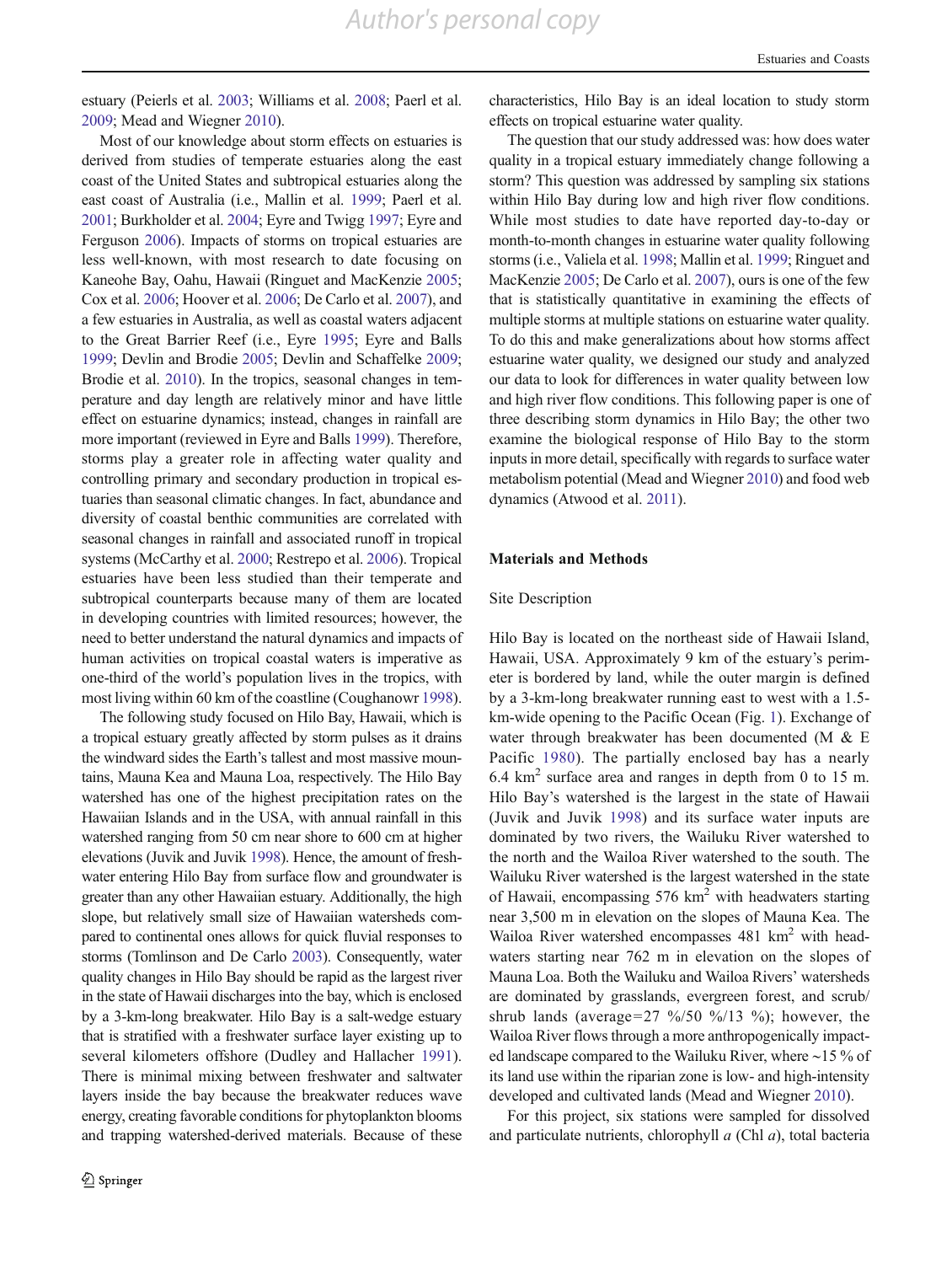<span id="page-4-0"></span>

Fig. 1 Sampling stations in Hilo Bay, Hawaii, USA. S stands for station and C represents the stations that were used as controls. The controls were located outside of the breakwater and outside the direct influence of the Wailoa and Wailuku Rivers

cell abundances, and FIB (Fig. 1). Four stations were located inside the bay, two along the Wailuku River plume (S2 and S3) and two along the Wailoa River plume (S5 and S6). Two "control" sites were chosen outside of the Hilo Bay breakwater in areas outside of the direct influence of the two rivers (C1 and C2) and are referred to as the Outer Bay stations in this paper. River water may, however, indirectly affect these Outer Bay stations, as the breakwater is permeable ( $M \& E$  Pacific [1980\)](#page-15-0). Latitude and longitude for all stations were recorded using a Garmin 2210C GPS receiver to ensure constancy of station locations among sampling dates.

#### Sampling Strategy

Water samples were collected from the bay stations 10 times during low-flow and 18 times during high-flow river (storms) conditions from January 2007 through February 2008. Low and high river flow categorization was based on daily discharge from the Wailuku River (USGS station no. 16704000), as it is the only gauged freshwater source into Hilo Bay. Lowflow conditions occurred when the Wailuku River's discharge was <2,500  $\text{Ls}^{-1}$ , and high-flow events occurred when it was  $>3,500$  Ls<sup>-1</sup>. This designation was chosen because the lower perennial portion of the Wailoa River is hydrologically connected to its upper ephemeral portion when the Wailuku River's discharge is >3,500  $\text{Ls}^{-1}$ . The Wailuku River's discharge generally increases with rainfall and so low-flow conditions occurred during dry periods of low rainfall and highflow events occurred during storms (Fig. 2).



Fig. 2 Daily rainfall and discharge from the Wailuku River into Hilo Bay, Hawaii, USA, during study period. Rainfall data were for the Hilo International Airport and were obtained from the NOAA National Climatic Data Center. Discharge data for the Wailuku River were obtained online for the USGS gauge no. 16704000 and the 80-year average discharge for the river is shown (1929–2009). Numbers on figure indicate the four storms sampled for high river flow conditions (storm  $1=5$  days, storm  $2=3$  days, storm  $3=5$  days, storm  $4=5$  days;  $n=18$  days total). Asterisk indicates days when low river flow conditions were sampled  $(n=10 \text{ days})$ 

#### Sample Collection

Triplicate surface water samples from all stations were collected in a plastic bucket, pre-rinsed with sample water, poured into 1-L acid-washed high density polyethylene (HDPE) bottles, and immediately placed on ice during transport to the laboratory. Water samples for FIB analysis were collected in sterile containers that were immediately placed on ice during transport to the laboratory. Surface water samples were collected to assess effects of river flow on estuarine water quality because river sediments and phytoplankton concentrate at the surface due to density stratification (Dudley and Hallacher [1991](#page-14-0)). Additionally, temperature, salinity, and dissolved oxygen concentration were measured using a multiparameter meter (YSI 85) at all stations. Their values are summarized in Table [1](#page-5-0).

#### Sample Processing

At the laboratory, a known volume of water from the samples was filtered through pre-combusted (500 °C, 6 h), preweighed, GF/F filters (Whatman) and frozen until analysis for dissolved nutrients. The filters used here were then dried to a constant weight at 70 °C for total suspended solids (TSS), particulate carbon (PC), and particulate nitrogen (PN) determination. Additionally, a known volume of water was filtered through another filter which was stored frozen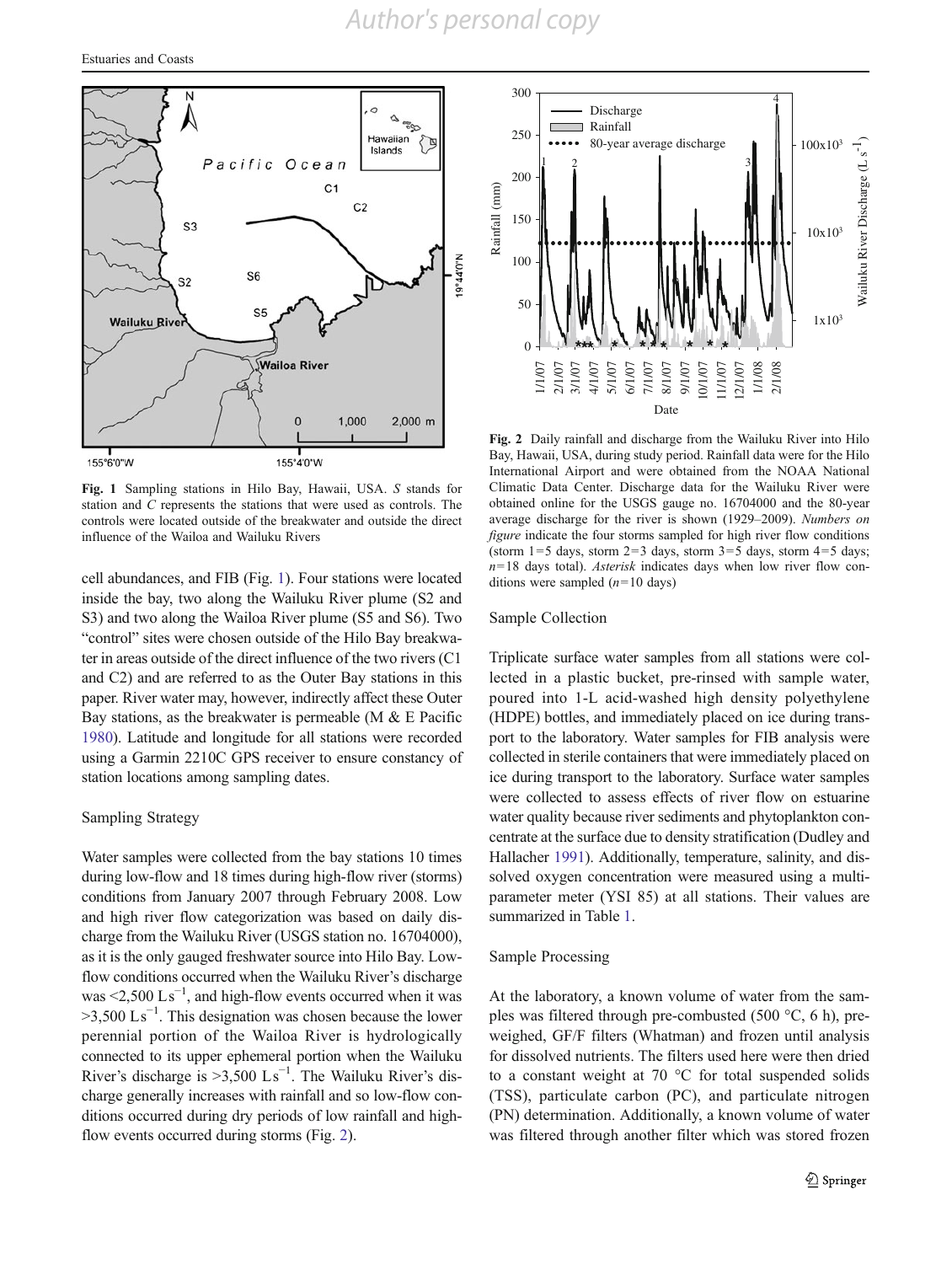| River flow | Station        | $\boldsymbol{n}$ | Temp. $(^{\circ}C)$ | Salinity         | pH                      | D.O. $(mgL^{-1})$ |
|------------|----------------|------------------|---------------------|------------------|-------------------------|-------------------|
| Low        | S <sub>2</sub> | 10               | $24.92 \pm 0.38$    | $27.61 \pm 0.91$ | $8.07 \pm 0.04$         | $6.25 \pm 0.17$   |
|            | S <sub>3</sub> | 10               | $24.63 \pm 0.26$    | $30.40 \pm 0.74$ | $8.11 \pm 0.03$         | $6.40 \pm 0.13$   |
|            | S <sub>5</sub> | 10               | $25.03 \pm 0.40$    | $24.73 \pm 1.20$ | $7.90 \pm 0.06$         | $6.18 \pm 0.20$   |
|            | S <sub>6</sub> | 10               | $24.57 \pm 0.43$    | $26.38 \pm 0.49$ | $8.13 \pm 0.04$         | $6.41 \pm 0.91$   |
|            | C <sub>1</sub> | 10               | $25.30 \pm 0.31$    | $34.12 \pm 0.17$ | $8.20 \pm 0.02$         | $6.11 \pm 0.34$   |
|            | C <sub>2</sub> | 10               | $24.51 \pm 0.54$    | $34.46 \pm 0.16$ | $8.17 \pm 0.02$         | $5.94 \pm 0.12$   |
| High       | S <sub>2</sub> | 17               | $22.15 \pm 0.27$    | $22.05 \pm 1.23$ | $8.12 \pm 0.04^a$       | $7.06 \pm 0.16$   |
|            | S <sub>3</sub> | 18               | $22.20 \pm 0.24$    | $23.61 \pm 0.86$ | $8.19 \pm 0.03$         | $6.72 \pm 0.12$   |
|            | S <sub>5</sub> | 18               | $22.12 \pm 0.20$    | $18.89 \pm 0.94$ | $7.85 \pm 0.07$         | $6.29 \pm 0.10$   |
|            | S <sub>6</sub> | 18               | $22.04 \pm 0.20$    | $21.51 \pm 0.95$ | $8.05 \pm 0.05$         | $6.63 \pm 0.14$   |
|            | C <sub>1</sub> | 8                | $23.56 \pm 0.10$    | $32.78 \pm 0.54$ | $8.19 \pm 0.05^{\rm b}$ | $6.03 \pm 0.09$   |
|            | C <sub>2</sub> | 8                | $23.15 \pm 0.16$    | $33.20 \pm 0.46$ | $8.21 \pm 0.04^b$       | $5.94 \pm 0.09$   |

<span id="page-5-0"></span>Table 1 Average (± SE) values for physiochemical parameters measured in surface waters at six stations in Hilo Bay, Hawaii, USA, during low and high river flow conditions from 2007 to 2008

Temp. temperature, D.O. dissolved oxygen

 $n^a n=18$ 

 $b_{n=10}$ 

in the dark for Chl  $a$  analysis. Aliquots of water from each sample were allowed to reach room temperature, and were analyzed for pH (Hanna HI 991301) and turbidity (Hach 2100P Turbidimeter).

#### Analytical Methods

Filtered nutrient samples were analyzed for total dissolved nitrogen (TDN), nitrate plus nitrite  $(NO<sub>3</sub><sup>-</sup>+NO<sub>2</sub><sup>-</sup>)$ , ammonium (NH<sub>4</sub><sup>+</sup>), total dissolved phosphorus (TDP), phosphate  $(PO<sub>4</sub><sup>3</sup>-)$ , silicic acid  $(H<sub>4</sub>SiO<sub>4</sub>)$ , and dissolved organic carbon (DOC).  $NO_3^- + NO_2^-$  [USEPA 353.4, detection limit (d.l.) 0.1  $\mu$ molL<sup>-1</sup>], NH<sub>4</sub><sup>+</sup> [USGS I-2525, d.l. 1  $\mu$ molL<sup>-1</sup>], TDP (USGS I-4650-03, d.l. 0.1  $\mu$ mol $L^{-1}$ ), PO<sub>4</sub><sup>3-</sup> (USEPA 365.5, d.l. 0.1  $\mu$ mol $L^{-1}$ ), and  $H_4SiO_4$  (USEPA 366, d.l. 5 μmol $L^{-1}$ ) were analyzed on a Technicon Pulse II Autoanalyzer. Dissolved organic phosphorus (DOP) was determined from the difference between TDP and  $PO<sub>4</sub><sup>3–</sup>$ . TDN was analyzed by high-temperature combustion, followed by chemiluminescent detection of nitric oxide (Shimadzu TOC-V, TNM-1, d.l. 5 μmolL−<sup>1</sup> ). Dissolved organic nitrogen (DON) was determined from the difference between TDN and dissolved inorganic nitrogen  $(DIN=NH_4^+ + NO_3^- + NO_2^-)$ . DOC was measured by high-temperature combustion (Shimadzu TOC-V, TNM-1, d.l. 10  $\mu$ mol $L^{-1}$ ) following recommendations of Sharp et al. [\(2002](#page-15-0)). All nutrient samples were analyzed within two weeks of collection. Dried filters were reweighed for TSS determination (APHA et al. [1995\)](#page-13-0) and subsequently analyzed for PC and PN on a CHN analyzer (Costech Analytical Technologies). All dissolved and particulate nutrient samples were analyzed at the University of Hawaii at Hilo Analytical Laboratory. Frozen filters were processed according to USEPA method 445.0 for Chl a and analyzed on a Turner 10-AU fluorometer. Total bacteria cell abundances were determined on pre-filtered (0.6-μm; Nucleopore polycarbonate track-etch membranes) sub-samples (20 to 60 μL) diluted with sterile filtered (Nucleopore polycarbonate track-etch membranes) deionized water, stained with three drops of 100 ug mL−<sup>1</sup> 4′6-diamidino-phenylindole (DAPI, Sigma-Aldrich) for three to five min. The sub-samples were then filtered onto black 0.2-μm filters (Nucleopore polycarbonate track-etch membranes), which were placed on slides and analyzed using an Olympus BX51 epifluorescent microscope with an ultraviolet filter at 100× magnification (method modified from Porter and Feig [1980\)](#page-15-0). Ten fields per slide were counted, averaging  $(\pm SE)$  61 $\pm$ 2 bacteria per sample.

The FIB Enterococci were isolated on mEI agar according to USEPA Method 1600, incubated at 41 °C, and colony forming units (CFU) were enumerated after 24 h. Membrane filters that contained approximately 50 or more CFU were analyzed for the presence of human-specific genetic markers, the enterococcal surface protein gene (esp) in Enterococcus faecium and Enterococcus faecalis using primers specific to bacteria of human origin (Shankar et al. [1999](#page-15-0); Scott et al. [2005\)](#page-15-0). Bacterial colonies were removed from the membrane filters by suspending filters in 10 mL of tryptic soy broth and incubating for 2 h at 41 °C. DNA was extracted from 1 mL of this suspension using the Qiagen QIAamp DNA Mini Kit according to the manufacturer's directions (cell lysis through DNA purification). The forward primer, which is specific for the E. faecium esp gene, used was: 5′-TAT GAA AGC AAC AGC ACA AGT T-3′ (Scott et al. [2005\)](#page-15-0), and the conserved reverse primer used was: 5′-ACG TCG AAA GTT CGA TTT CC-3′ (Hammerum and Jensen [2002\)](#page-14-0). The forward primer, which is specific for the E. faecium/E. faecalis esp gene, used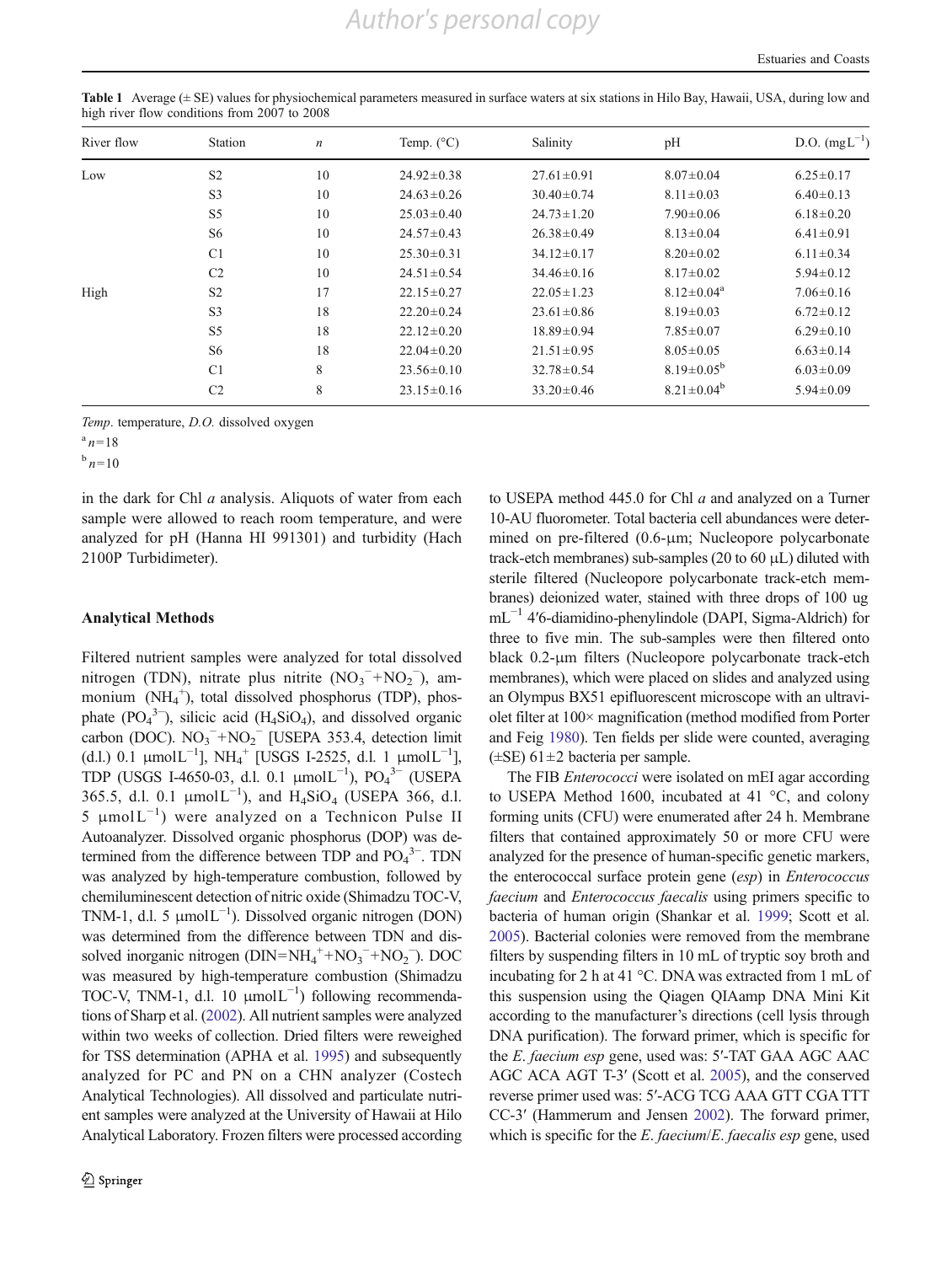was: 5′-TTG CTA ATG CTA GTC CAC GAC C-3′; the reverse primer sequence used was: 5′-GCG TCA ACA CTT GCA TTG CCG AA-3′ (Shankar et al. [1999\)](#page-15-0). PCR reactions contained 1× PCR buffer, 1.5 mmolL<sup>-1</sup> MgCl<sub>2</sub>, 200  $\mu$ molL<sup>-1</sup> of each dNTP, 0.3  $\mu$ molL<sup>-1</sup> of each primer, 0.5 U of HotStarTaq DNA polymerase (Qiagen), and 1 μL template DNA per 20 μL reaction. Amplification was performed with an initial step at 95 °C for 15 min, followed by 35 cycles of 94 °C 1 min, 58 °C 1 min, 72 °C 1 min, with a final extension at 72 °C 7 min. PCR products were separated on a 1.5 % agarose gel stained with GelStar nucleic acid stain (BioWhittaker) and viewed under ultraviolet light.

#### Statistical Analyses

As mentioned earlier, three independent water samples were collected at each station on each sampling date. Daily values for the three water samples were averaged and the averages were analyzed statistically. Differences in concentrations for dissolved nutrients, particulates, and biological parameters, as well as N, C, and P pools' compositions were examined by two-way Analysis of Variance (ANOVA) with region (Wailuku River plume, Wailoa River plume, Outer Bay) and river flow condition (low- vs. high-flow) as factors. Data that did not satisfy normality and equal variance requirements for ANOVA were transformed [log, natural log, square-root, rank (Potvin and Roff [1993](#page-15-0))] prior to ANOVA analyses or analyzed using a Kruskal-Wallis test (DON only). Significant ANOVA results ( $\alpha$ =0.05) were further analyzed using the Tukey HSD multiple comparison test. Correlation and linear regression analyses were also used to examine and determine relationships among variables. All statistics were run using Systat® 11. Results from statistical analyses are shown below in parentheses with  $p$  values provided.

#### Results

#### Nitrogen

Concentrations of all constituents in the N pool significantly differed between low- and high-flow river conditions (Fig. [3,](#page-7-0) Table [2\)](#page-8-0).  $NO_3^- + NO_2^-$  concentrations increased during high river flow within all regions of Hilo Bay  $(p<0.001)$ , and significantly differed among regions  $(p<0.001)$ , with the highest concentrations measured within the Wailoa River plume, followed by the Wailuku River plume, and the Outer Bay. In contrast to  $NO_3^- + NO_2^-$ , there was a significant interaction between river flow condition and region for  $NH_4^+$  ( $p=$ 0.020), where  $NH_4^+$  concentrations decreased during high river flow conditions within the two river plumes and increased in the Outer Bay. PN also had a significant interaction between river flow conditions and region  $(p=0.018)$ , where PN increased in the Wailuku River plume during high river flow conditions, but remained the same within the Wailoa River plume and Outer Bay. DON concentrations decreased during high-flow events  $(p=0.032)$  and significantly varied among regions ( $p=0.004$ ), with the Outer Bay and Wailuku River plume having higher concentrations than the Wailoa River plume (Fig. [3](#page-7-0), Table [2](#page-8-0)).

Across most regions sampled in Hilo Bay, the dominant form of N during both low- and high-flow river conditions was DON, comprising (average  $\pm$  SE) 53 % $\pm$ 3 and 43 % $\pm$ 2 of the N pool, respectively (Table [3\)](#page-9-0). DON's contribution to the N pool also significantly decreased (p<0.001) by ~10 % from low- to high-flow river conditions and differed among regions  $(p<0.001)$ , with DON comprising the greatest percentage of the N pool within the Outer Bay followed by the Wailuku River plume, and then the Wailoa River plume (Table [3](#page-9-0)). The contribution of  $NO_3^- + NO_2^-$  to the N pool in contrast to DON increased by ∼9 % from low- to high-flow river conditions within all regions  $(p<0.001)$  and was highest within the Wailoa River plume  $(p<0.001)$ , comprising approximately 50 % $\pm$ [3](#page-9-0) of the N (Table 3). For NH<sub>4</sub><sup>+</sup>, there was a significant interaction between river flow condition and region ( $p=0.027$ ), where NH<sub>4</sub><sup>+</sup>'s contribution to the N pool increased from low- to high-flow river conditions within the Wailuku River plume and Outer Bay, and decreased within the Wailoa River plume (Table [3\)](#page-9-0). In contrast to the other three N parameters, PN's contribution to the N pool in Hilo Bay was not affected by river flow condition ( $p=0.144$ ), but did differ among regions ( $p=$ 0.006), with PN comprising a much larger percentage of the N pool within the Wailuku River plume compared to the Wailoa River plume and Outer Bay (Table [3\)](#page-9-0).

#### Carbon

DOC and PC concentrations both differed between river flow conditions ( $p<0.001$ ) and among regions ( $p \leq 0.003$ ; Fig. [3,](#page-7-0) Table [2\)](#page-8-0). DOC concentrations increased within the Wailuku and Wailoa River plumes during storms, but remained fairly constant between river flow conditions within the Outer Bay (Fig. [3\)](#page-7-0). DOC concentrations were ~20  $\mu$ mol $L^{-1}$  higher within the Wailuku River plume compared to the Wailoa River plume and Outer Bay regions across river flow conditions (Fig. [3](#page-7-0)). PC also increased during storms within all three regions in Hilo Bay, with the greatest increase observed within the Wailuku River plume, where the PC concentration more than tripled during storms (Fig. [3](#page-7-0), Table [2\)](#page-8-0). The two river plumes had PC concentrations two to three times higher than concentrations measured within the Outer Bay across river flow conditions (Fig. [3](#page-7-0), Table [2\)](#page-8-0).

Across all regions sampled in Hilo Bay, the dominant form of organic C during both low- and high-river flow conditions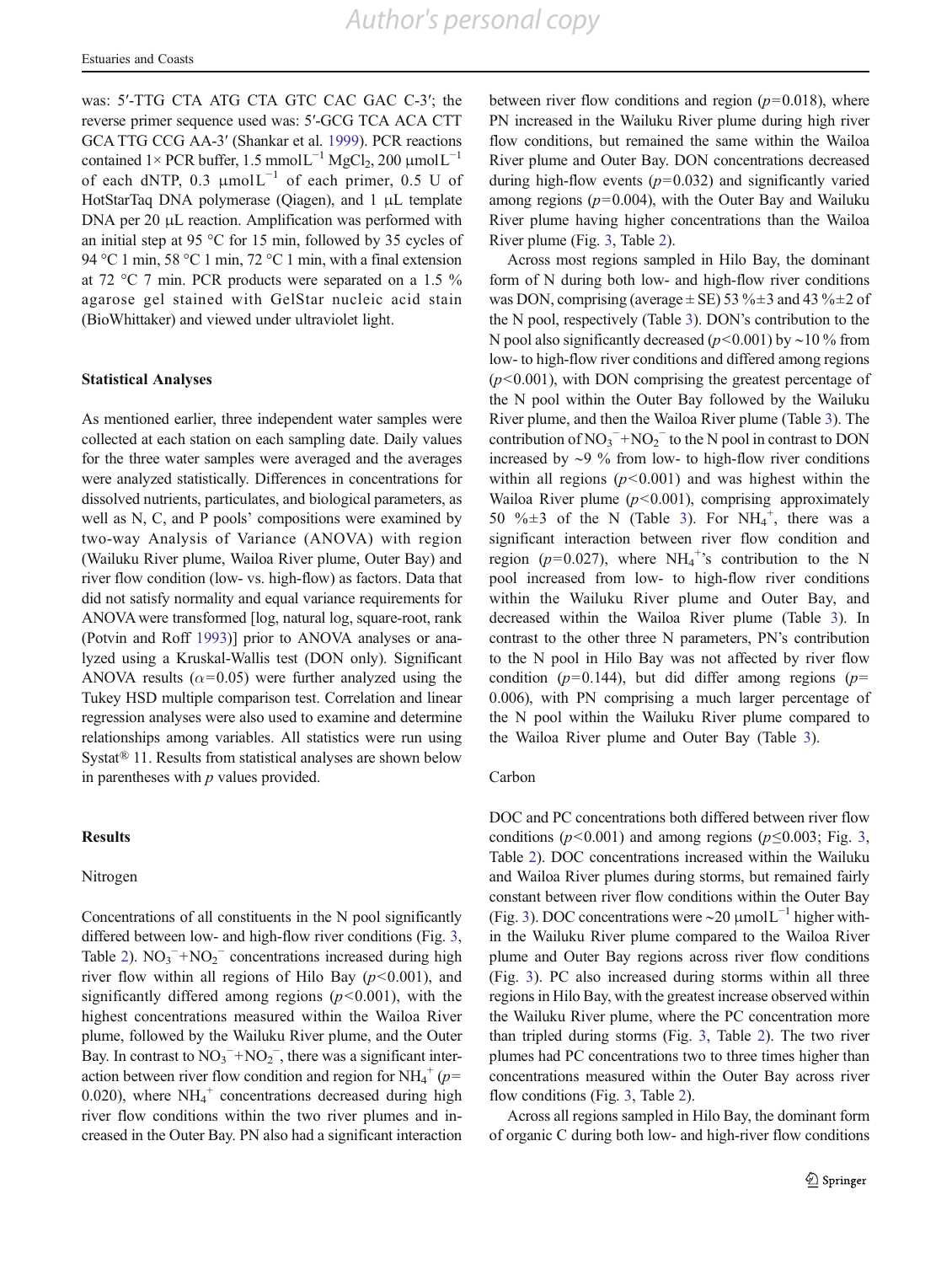### *Author's personal copy*

<span id="page-7-0"></span>

Fig. 3 Comparison of average( $\pm$  SE) surface water (a)  $NO_3^- + NO_2^-$ , (b) NH<sub>4</sub><sup>+</sup>, (c) dissolved organic nitrogen (DON), (d) particulate nitrogen (PN), (e) dissolved organic carbon (DOC), and (f) particulate

in the three regions examined in Hilo Bay, Hawaii, USA, from 2007 to 2008. Results from two-way ANOVAs and Kruskal-Wallis tests are shown on figure ( $\alpha$ =0.05)

 $P_{\text{flow}} < 0.001$ *P*region < 0.001

 $P_{\text{flow}} = 0.002$  $P_{\text{region}} = 0.055$  $P_{\text{flow x region}} = 0.018$ 

was DOC, comprising 74  $\% \pm 2$  and 66  $\% \pm 2$ , respectively (Table [3](#page-9-0)). DOC's contribution to the organic C pool decreased slightly (∼8 %;  $p=0.055$ ) from low- to high-flow conditions and was similar among regions  $(p=0.061;$  Table [3](#page-9-0)). In contrast to DOC, PC's contribution to the organic C pool increased slightly from low- to high-flow  $(p=0.055)$  and also was similar among regions  $(p=0.061;$  Table [3](#page-9-0)).

carbon (PC) concentrations under low and high river flow conditions

#### Phosphorus

Of the samples collected during our study, only 22 %, 20 %, and 7% had detectable TDP, DOP, and  $PO<sub>4</sub><sup>3–</sup>$  concentrations.

When these constituents were present in detectable concentrations, TDP and DOP concentrations were similar between river flow conditions and among regions, averaging  $0.10\pm$ 0.02 μmolL<sup>-1</sup> and  $0.09 \pm 0.02$  μmolL<sup>-1</sup>, respectively. PO<sub>4</sub><sup>3-</sup> concentrations were similar between river flow conditions, but different among regions ( $p=0.025$ ). The only region where  $PO<sub>4</sub><sup>3−</sup>$  concentrations were detectable was within the Wailoa River plume. The relative contributions of  $PO_4^3$  and DOP to the TDP pool were similar between river flow conditions  $(p=$ 0.563) and among regions ( $p=0.483$ ) in Hilo Bay. On average,  $PO<sub>4</sub><sup>3–</sup>$  and DOP contributed 11 % $\pm$ 0.05 and 89 % $\pm$ 0.05 to the P pool, respectively.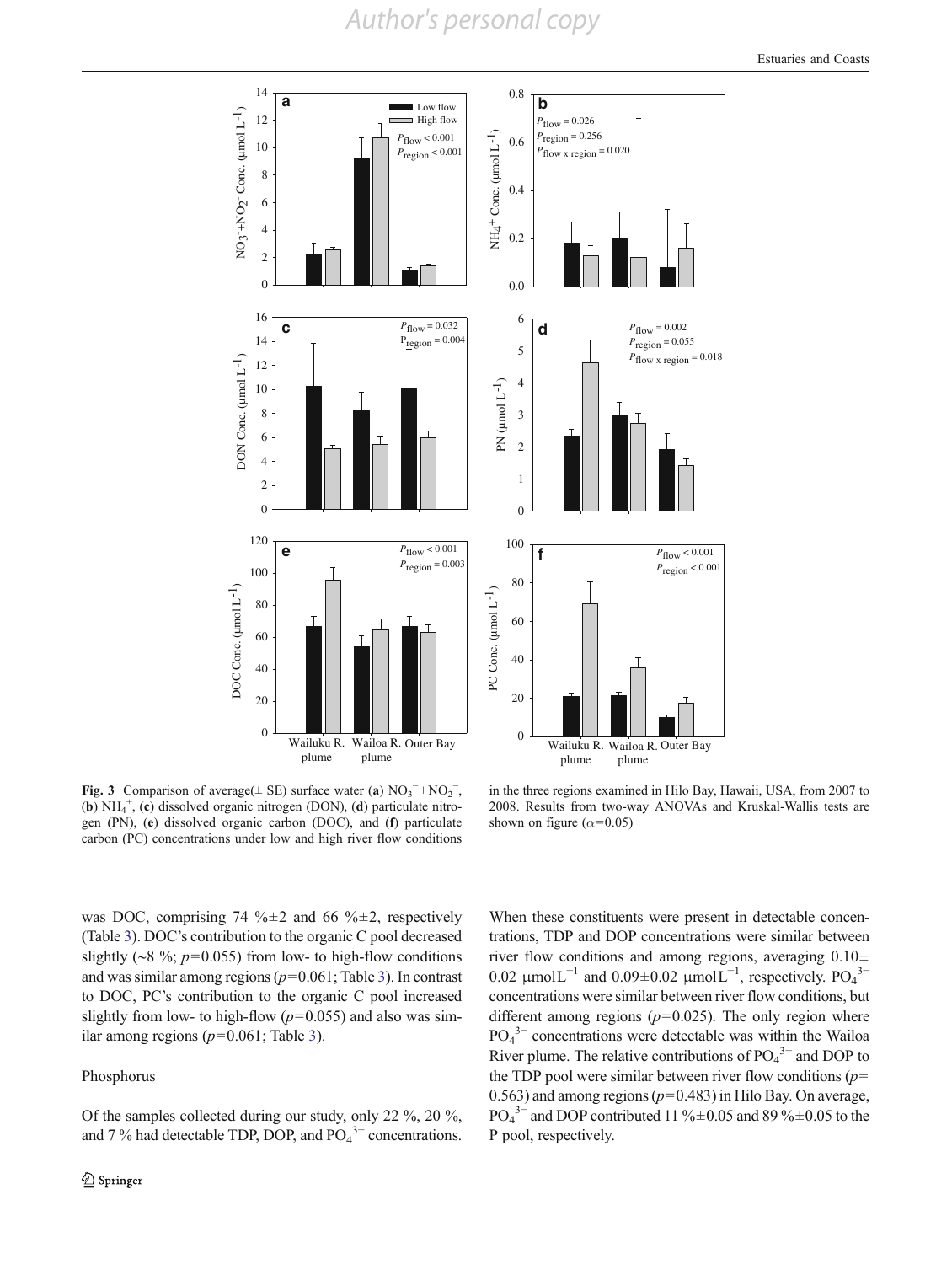# *Author's personal copy*

<span id="page-8-0"></span>

|               |                               |                            | Bay, Hawaii, USA, during low $(n=10)$ and high river flow $(n=18)$ conditions                                                                      |                                                            |                            |                                                              |                                                          |                                |                                    |                                                                                    |                                                                                                        |                                  |                                    |                                           | Table 2 Average $(\pm$ SE) nutrient concentrations, total suspended solids, turbidity, chlorophyll a values, total bacteria cell abundances, and Enterococcus levels in surface waters at six stations in Hilo |
|---------------|-------------------------------|----------------------------|----------------------------------------------------------------------------------------------------------------------------------------------------|------------------------------------------------------------|----------------------------|--------------------------------------------------------------|----------------------------------------------------------|--------------------------------|------------------------------------|------------------------------------------------------------------------------------|--------------------------------------------------------------------------------------------------------|----------------------------------|------------------------------------|-------------------------------------------|----------------------------------------------------------------------------------------------------------------------------------------------------------------------------------------------------------------|
| River<br>flow | Station                       | $N L^{-1}$<br>(µmol<br>TDN | $NO3-+NO2-$<br>$\overline{\text{N L}}^{-1}$<br>(µmol                                                                                               | $\overline{\text{N}}$ L $^{-1}$<br>(µmol<br>$\sum_{4}^{+}$ | $N L^{-1}$<br>(µmol<br>DON | $\begin{pmatrix} \mu m \\ \text{NL}^{-1} \end{pmatrix}$<br>K | $\mathrm{C}$ $\mathrm{L}^{-1}$ )<br>(µmol<br>$_{\rm DC}$ | $\tilde{C} L^{-1}$<br>(µmol    | $\tilde{P} L^{-1}$<br>(µmol<br>DOP | ${\rm H_4SiO_4}$<br>$\ddot{S}i L^{-1}$<br>$\left(\mu \mathrm{m} \mathrm{m}\right)$ | $(\rm{mgL}^{-1})$<br>TSS                                                                               | (ULN<br>Turb.                    | $(\mu g L^{-1})$<br>Chl $a$        | Bac. Abund.<br>$10^{9}L^{-1}$<br>(cells × | Enterococcus<br>$100 \text{ mL}^{-1}$ <sup>2</sup><br><b>CFU</b>                                                                                                                                               |
| Low           | S <sub>2</sub>                | $13 + 5$<br>$12 + 5$       | $3.3 \pm 1.6$<br>$1.2 \pm 0.4$                                                                                                                     | $0.2 + 0.2$<br>$0.2 + 0.1$                                 | $11 \pm 6$<br>$5 + 6$      | $2.5 \pm 0.3$<br>$2.2 + 0.3$                                 | $65 + 9$<br>$64.8 + 69$                                  | $17.7 + 2.0$<br>$24.1 \pm 2.3$ | $0.1 + 0.1$<br>$0.2 + 0.1$         | $61 + 12$<br>$50 + 7$                                                              | $14.18 \pm 2.00$<br>$13.24 \pm 1.68$                                                                   | $0.72 + 0.09$<br>$0.86 \pm 0.11$ | $0.92 \pm 0.18$<br>$3.68 \pm 1.40$ | $7.01 \pm 1.74$<br>$8.80 + 2.77$          | $4.21 \pm 0.99$<br>$8.50 + 2.93$                                                                                                                                                                               |
|               | SS                            | $20 + 4$                   | $13.1 \pm 2.0$                                                                                                                                     | $0.2 + 0.1$                                                | $_{\mp 1}$                 | $2.8 + 0.4$                                                  | $46 + 10$                                                | $20.7 + 2.0$                   | $0.1 + 0.1$                        | $181 \pm 17$                                                                       | $11.44 \pm 1.90$                                                                                       | $0.79 + 0.10$                    | $2.46 \pm 0.62$                    | $6.05 \pm 1.50$                           | $1.99 + 0.64$                                                                                                                                                                                                  |
|               | $\mathcal{S}6$                | $15 + 4$                   | $5.4 \pm 1.3$                                                                                                                                      | $0.2 + 0.2$                                                | $9 + 3$                    | $3.2 \pm 0.7$                                                | $62 + 9$                                                 | $21.9 + 3.3$                   | $0.1 + 0.1$                        | $113 + 8$                                                                          | $11.27 \pm 1.48$                                                                                       | $0.74 + 0.08$                    | $5.56 + 2.37$                      | $3.65 \pm 1.15$                           | $1.62 + 0.50$                                                                                                                                                                                                  |
|               |                               | $11 + 5$                   | $0.7 + 0.3$                                                                                                                                        | $0.1 \pm 0.1$                                              | $10 + 5$                   | $2.0 + 0.6$                                                  | $68 + 10$                                                | $10.9 + 1.5$                   | $0.1 + 0.1$                        | $11 + 2$                                                                           | $8.28 \pm 1.07$                                                                                        | $0.29 + 0.05$                    | $1.41 \pm 0.37$                    | $3.99 \pm 0.74$                           | $18.35 \pm 10.43$                                                                                                                                                                                              |
|               | S                             | $12 + 5$                   | $1.3 + 0.6$                                                                                                                                        | $0.1 + 0.1$                                                | $10 + 5$                   | $1.9 + 0.8$                                                  | $66 + 10$                                                | $9.4 \pm 1.2$                  | $0.1 + 0.1$                        | $17 + 9$                                                                           | $6.99 \pm 0.86$                                                                                        | $0.27 + 0.03$                    | $1.02 + 0.29$                      | $4.60 \pm 0.77$                           | $1.09 + 0.09$                                                                                                                                                                                                  |
| High          | S <sub>2</sub>                | $8\pm 0$                   | $2.4 + 0.2$                                                                                                                                        | $0.1 + 0.1$                                                | $5\pm0$                    | $5.5 \pm 1.2$                                                | $100 \pm 12$                                             | $85.5 \pm 19.0$                | $0.1 + 0.1$                        | $46 + 4$                                                                           | $28.95 \pm 1.94$                                                                                       | $5.96 \pm 1.43$                  | $0.13 + 0.07$                      | $4.01 \pm 0.57$                           | $362.40 \pm 81.26$                                                                                                                                                                                             |
|               |                               | $8\pm 0$                   | $2.7 + 0.3$                                                                                                                                        | $0.1 + 0.1$                                                | $-5 \pm 1$                 | $3.8 + 0.7$                                                  | $92 + 10$                                                | $53.0 \pm 14.0$                | $0.0 + 0.0$                        | $47 + 4$                                                                           | $26.82 + 2.93$                                                                                         | $3.93 + 0.93$                    | $0.33 \pm 0.14$                    | $3.91 \pm 0.76$                           | 289.48±0.99                                                                                                                                                                                                    |
|               | SS                            | $20 \pm 1$                 | $14.8 \pm 1.5$                                                                                                                                     | $0.1 + 0.1$                                                | $\overline{5}$             | $2.4 + 0.2$                                                  | $48 + 7$                                                 | $28.8 + 3.0$                   | $0.1 + 0.0$                        | $173 \pm 19$                                                                       | $14.69 \pm 1.73$                                                                                       | $2.14 \pm 0.31$                  | $0.35 \pm 0.11$                    | $3.96 \pm 0.49$                           | $208.61 \pm 63.82$                                                                                                                                                                                             |
|               | $\overline{\text{S}}\text{6}$ | $13\pm1$                   | $6.7 \pm 0.8$                                                                                                                                      | $0.2 + 0.1$                                                | $\overline{5}$             | $3.1 \pm 0.6$                                                | $82 + 10$                                                | $43.0 + 9.5$                   | $0.0 + 0.0$                        | $95 \pm 12$                                                                        | $21.57 \pm 1.77$                                                                                       | $3.40 + 0.82$                    | $0.30 + 0.12$                      | $3.91 \pm 0.46$                           | $245.20 + 67.01$                                                                                                                                                                                               |
|               | $\overline{C}$                | $_{1\pm}$                  | $1.5 + 0.3$                                                                                                                                        | $0.2 + 0.2$                                                | $\overline{1}$             | $1.5 \pm 0.3$                                                | $62 + 6$                                                 | $19.0 + 4.8$                   | $0.1 + 0.1$                        | $16 + 3$                                                                           | $21.20 \pm 1.87$                                                                                       | $1.28 + 0.56$                    | $0.14 + 0.07$                      | $4.37 + 0.93$                             | 319.09±126.66                                                                                                                                                                                                  |
|               | C2 <sup>b</sup>               | $8\pm1$                    | $1.3 + 0.2$                                                                                                                                        | $0.2 + 0.1$                                                | $6\pm$                     | $1.3 \pm 0.3$                                                | $64 + 8$                                                 | $16.0 + 4.2$                   | $0.0 + 0.0$                        | $13 + 3$                                                                           | $22.77 \pm 2.18$                                                                                       | $1.07 + 0.47$                    | $0.39 + 0.14$                      | $4.48 + 0.78$                             | 140.06±130.81                                                                                                                                                                                                  |
|               |                               |                            | TDP concentrations are not reported here as most TDP was D                                                                                         |                                                            |                            | OP. $PO_{4}^{3-}$                                            |                                                          |                                |                                    |                                                                                    | concentrations are not reported here as most measurements were below detection limits                  |                                  |                                    |                                           |                                                                                                                                                                                                                |
|               |                               |                            | chlorophyll a, Bac. Abund. total bacteria cell abundances, Enteroc. Enterococcus, TDP total dissolved phosphorus, DOP dissolved organic phosphorus |                                                            |                            |                                                              |                                                          |                                |                                    |                                                                                    |                                                                                                        |                                  |                                    |                                           | TDN total dissolved nitrogen, DON dissolved organic nitrogen, PN particulate nitrogen, DOC dissolved organic carbon, PC particulate carbon, TSS total suspended solids, Turbidity, Chl a                       |
|               |                               |                            | <sup>a</sup> Low river flow: S3 $n=4$ , S4 $n=5$ , S5 $n=4$ , S6 $n=3$ , C1 $n=5$                                                                  |                                                            |                            |                                                              |                                                          |                                |                                    |                                                                                    | and C2 $n=3$ . High river flow: S3 $n=10$ , S4 $n=2$ , S5 $n=10$ , S6 $n=10$ , C1 $n=2$ , and C2 $n=2$ |                                  |                                    |                                           |                                                                                                                                                                                                                |
| $n = 12$      |                               |                            |                                                                                                                                                    |                                                            |                            |                                                              |                                                          |                                |                                    |                                                                                    |                                                                                                        |                                  |                                    |                                           |                                                                                                                                                                                                                |

 $\underline{\textcircled{\tiny 2}}$  Springer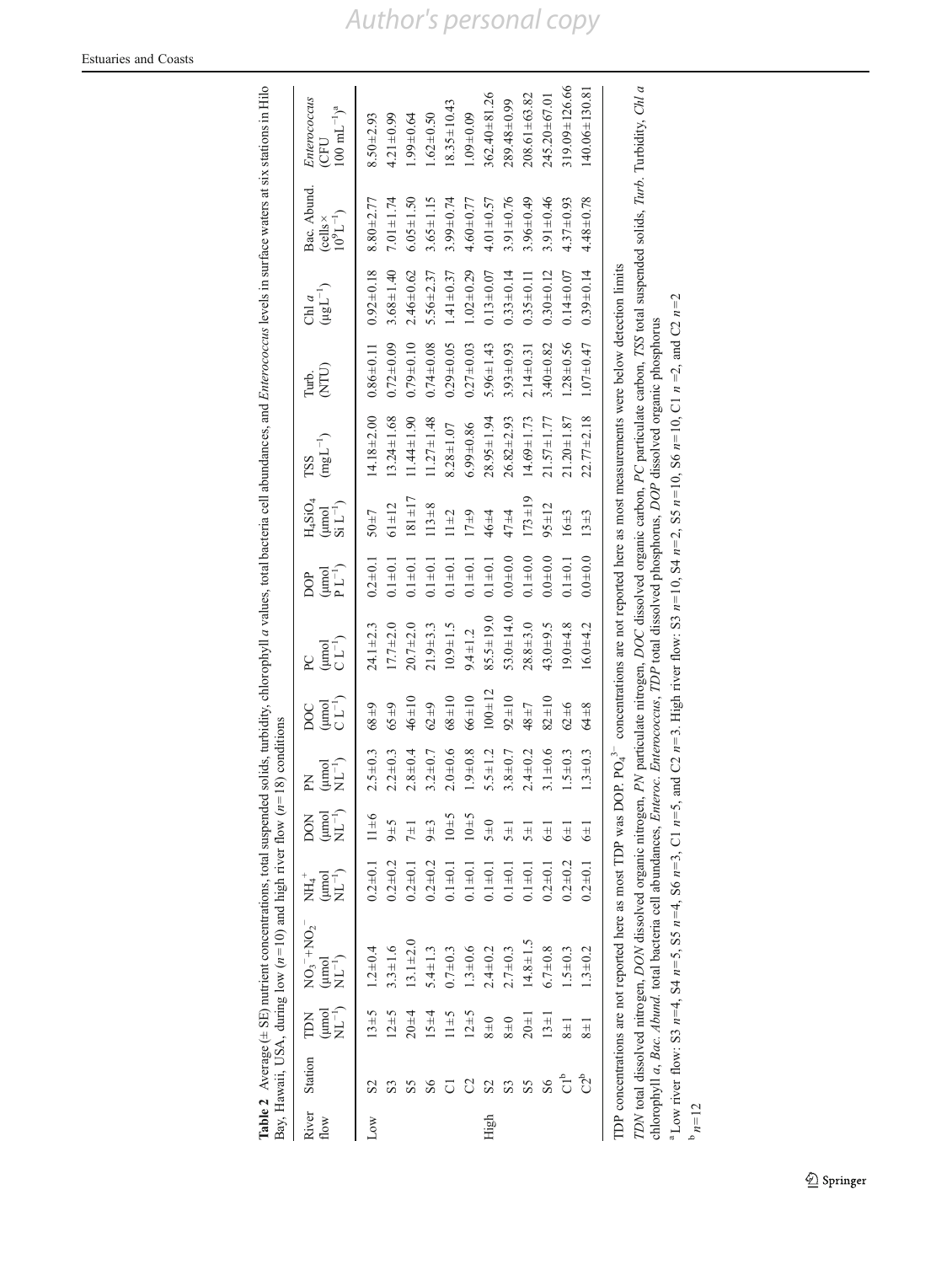| River flow | Station        | $\%NO_3$ <sup>-+</sup> NO <sub>2</sub> <sup>-</sup> | $\%NH_4^+$ | $\%$ DON   | $\%PN$     | $\%$ DOC   | $\%$ PC    |
|------------|----------------|-----------------------------------------------------|------------|------------|------------|------------|------------|
| Low        | S <sub>2</sub> | $10 \pm 3$                                          | $2 \pm 1$  | $63 \pm 5$ | $25 \pm 4$ | $70 \pm 6$ | $30 \pm 6$ |
|            | S <sub>3</sub> | $22\pm9$                                            | $2\pm2$    | $52 \pm 9$ | $23 \pm 5$ | $73 \pm 6$ | $27 \pm 6$ |
|            | S <sub>5</sub> | $59 + 7$                                            | $1 \pm 1$  | $25 \pm 8$ | $15 \pm 3$ | $65 \pm 4$ | $36 + 4$   |
|            | S <sub>6</sub> | $30 + 7$                                            | $2 \pm 1$  | $44\pm 6$  | $25 \pm 6$ | $71 + 5$   | $29 + 5$   |
|            | C <sub>1</sub> | $8\pm3$                                             | $1 \pm 1$  | $71 + 5$   | $20 \pm 5$ | $82 + 5$   | $18 + 5$   |
|            | C <sub>2</sub> | $15 \pm 6$                                          | $2\pm2$    | $64+7$     | $20 \pm 6$ | $83 + 4$   | $17 + 4$   |
| High       | S <sub>2</sub> | $20 \pm 2$                                          | $1 \pm 1$  | $42 + 4$   | $37 + 4$   | $59 + 3$   | $41 \pm 3$ |
|            | S <sub>3</sub> | $25 \pm 3$                                          | $1 \pm 0$  | $45 \pm 4$ | $29 \pm 3$ | $67+3$     | $33 + 3$   |
|            | S <sub>5</sub> | $65 \pm 5$                                          | $0\pm 0$   | $24 \pm 5$ | $11 \pm 1$ | $59 + 4$   | $41 + 4$   |
|            | S <sub>6</sub> | $42\pm4$                                            | $1 \pm 1$  | $35 \pm 3$ | $21 \pm 4$ | $67 + 3$   | $33 + 3$   |
|            | C <sub>1</sub> | $16 \pm 3$                                          | $1 \pm 1$  | $66 \pm 5$ | $17 + 3$   | $77 + 4$   | $23 + 4$   |
|            | C <sub>2</sub> | $15 \pm 1$                                          | $1 \pm 1$  | $69+5$     | $15 \pm 3$ | $80 + 4$   | $20 + 4$   |

<span id="page-9-0"></span>Table 3 Average ( $\pm$  SE) percentage contribution of N (NO<sub>3</sub><sup>-+</sup>NO<sub>2</sub><sup>-</sup>, NH<sub>4</sub><sup>+</sup>, DON, PN) and C (DOC, PC) forms to the total N and C concentrations in surface waters at six stations in Hilo Bay, Hawaii, USA, during low  $(n=10)$  and high river flow  $(n=18)$  conditions

DON dissolved organic nitrogen, PN particulate nitrogen, DOC dissolved organic carbon, PC particulate carbon

#### Biological Parameters

Chl *a* significantly differed between river flow conditions ( $p$  < 0.001), but was similar among regions in Hilo Bay. Chl a concentrations were an order of magnitude higher during low-flow conditions  $(2.51 \pm 0.51 \ \mu gL^{-1})$  than during storms (0.27±0.05 μgL−<sup>1</sup> ; Fig. [4](#page-10-0), Table [2\)](#page-8-0). Likewise, total bacteria cell abundances decreased from low- (5.89±0.66×  $10^9$  cells L<sup>-1</sup>) to high-flow river conditions  $(4.05 \pm 0.26 \times 10^9)$ cells $L^{-1}$ ; Fig. [4](#page-10-0), Table [2\)](#page-8-0); however, the decrease was not significant ( $p=0.066$ ). Additionally, total bacterial cell abundances were similar among the regions sampled in Hilo Bay  $(p=0.455;$  $(p=0.455;$  $(p=0.455;$  Fig. 4, Table [2](#page-8-0)). In contrast, FIB *Enterococcus* levels significantly increased from low- (8.44±2.2 CFU 100 mL $^{-1}$ ) to high-flow conditions (294.00±44.3 CFU 100 mL<sup>-1</sup>;  $p$ <0.001; Fig. [4,](#page-10-0) Table [2\)](#page-8-0); however, they were similar among the regions sampled in Hilo Bay  $(p=0.206)$ . All samples were negative for both human fecal pollution esp gene markers.

#### **Discussion**

#### Nitrogen

Like in Hilo Bay, elevated  $NO_3^- + NO_2^-$  concentrations in estuarine waters have been observed following storms in subtropical and tropical estuaries in Australia, a tropical estuary in Hawaii, and temperate ones along the east coast of the United States (i.e., Ruzecki et al. [1977](#page-15-0); Eyre and Balls [1999](#page-14-0); Eyre [2000;](#page-14-0) Paerl et al. [2001;](#page-15-0) Ringuet and Mackenzie [2005\)](#page-15-0). Higher  $NO_3^- + NO_2^-$  concentrations in estuaries following storms generally result from elevated concentrations in rivers and greater river discharge, and have been attributed to increased leaching of materials from the watershed and river channel (Eyre and Twigg [1997\)](#page-14-0). However, in Hilo Bay,  $NO_3^- + NO_2^-$  concentrations in the Wailuku and Wailoa Rivers during storms were not elevated; in fact, concentrations in these rivers remained relatively constant or were slightly lower during storms (Wiegner and Mead [2009\)](#page-16-0), a pattern previously documented for the Wailuku River (Wiegner et al. [2009](#page-16-0)). In contrast, instantaneous daily  $NO_3^- + NO_2^-$  yields from these two rivers were greater during storms, especially from the Wailuku River, where they were almost two orders of magnitude greater than those under low-flow conditions (Wiegner and Mead 2009). While increased riverine  $NO_3^-$ +  $NO<sub>2</sub><sup>-</sup>$  yields may explain increased concentrations inside the breakwater, they may not fully explain the ones outside of it. The breakwater is permeable and it is likely that some of the riverine  $NO_3^- + NO_2^-$  diffused through to the Outer Bay stations; however, the river plume itself flowed northwest along the coastline in the opposite direction of the Outer Bay stations. This latter observation and the consistent pattern of increased  $NO_3^- + NO_2^-$  concentrations during high river flow in all three regions in the bay suggest that  $\overline{NO_3}^{-} + \overline{NO_2}^{-}$  may have been produced within Hilo Bay, possibly through nitrification immediately following storms. Nitrification within turbidity maximum zones of northern European estuaries has been documented (Sebilo et al. [2006](#page-15-0); Dähnke et al. [2008;](#page-14-0) Schlarbaum et al. [2010](#page-15-0)) and suggests that this phenomenon may also occur within turbidity plumes generated from storms.

Changes in NH<sub>4</sub><sup>+</sup> concentrations following storms have been consistently measured in estuaries and they have been observed to both increase and decrease following floods depending on the system and event (Mallin et al. [2002;](#page-15-0) Peierls et al. [2003](#page-15-0); Cox et al. [2006;](#page-14-0) Eyre and Ferguson [2006](#page-14-0); De Carlo et al. [2007](#page-14-0)). Increases have been attributed to release of NH<sub>4</sub><sup>+</sup> from the decay of organic matter in the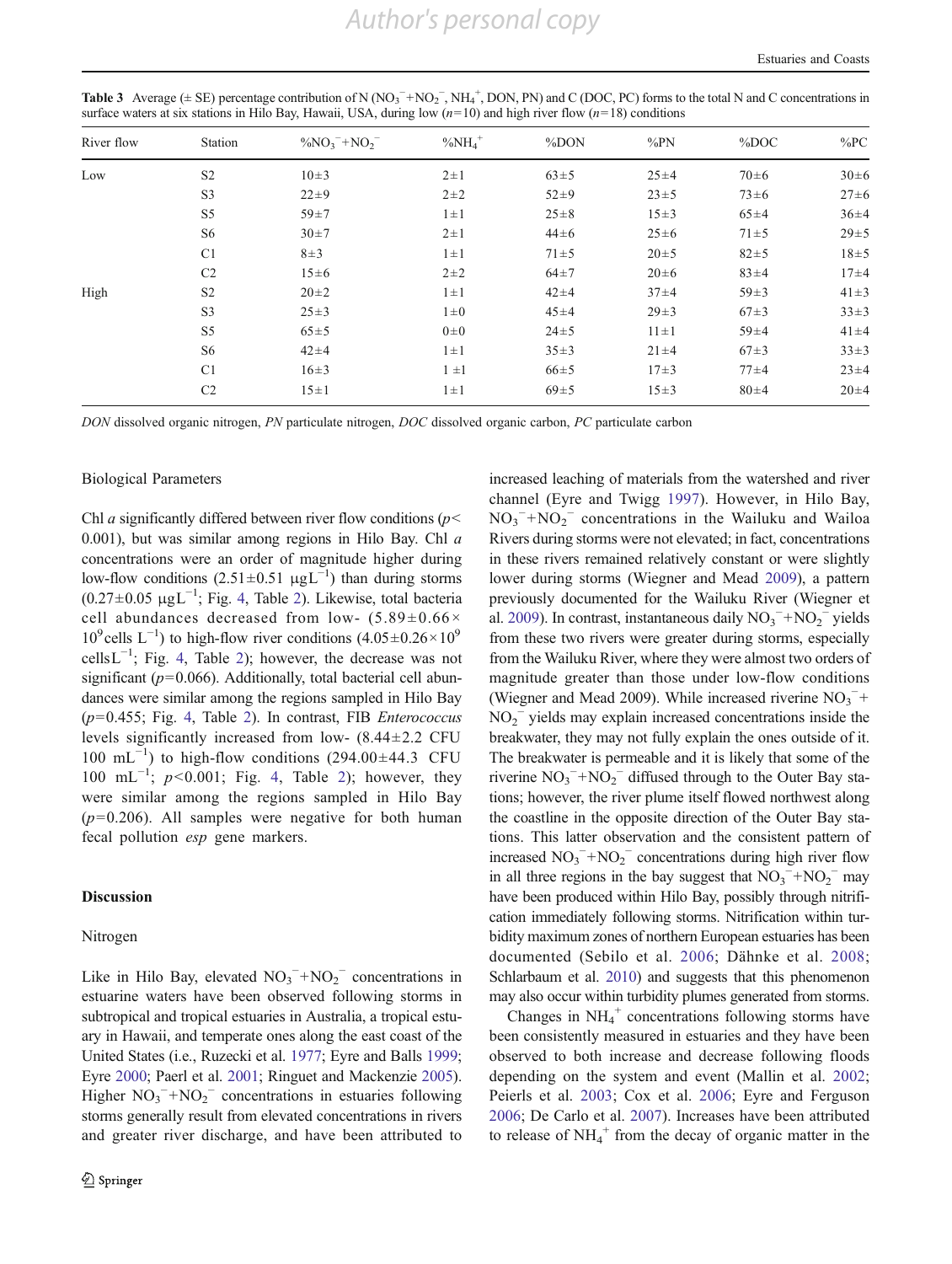<span id="page-10-0"></span>

Fig. 4 Comparison of average  $(\pm \text{ SE})$  surface water (a) chlorophyll a (Chl  $a$ ), (b) total bacteria cell abundance, and (c) *Enterococcus* values under high and low river flow conditions in the three regions examined in Hilo Bay, Hawaii, USA, from 2007 to 2008. Results from two-way ANOVAs are shown on figure ( $\alpha$ =0.05)

water column and benthos (Valiela et al. [1998;](#page-15-0) Peierls et al. [2003\)](#page-15-0) and decreases have been attributed to dilution of point sources into estuaries (Eyre and Ferguson [2006](#page-14-0)). There are currently no point sources of  $NH_4^+$  in Hilo Bay, so dilution of a point source does not explain the decreases in  $NH_4^+$ following storms. As suggested above, nitrification may have consumed some of the  $NH_4^+$  in the water column, as  $NO_3^- + NO_2^-$  concentrations increased following storms.

In contrast to  $NH_4^+$ , few studies have measured PN in estuaries following storms (Cox et al. [2006;](#page-14-0) Eyre and Ferguson [2006;](#page-14-0) Devlin and Schaffelke [2009](#page-14-0); Brodie et al. [2010](#page-14-0)). The two previous studies that compared low to high river flow conditions found that PN decreased in estuaries immediately following storms (Cox et al. [2006;](#page-14-0) Eyre and Ferguson [2006\)](#page-14-0). These decreases in PN were attributed to phytoplankton biomass being diluted by watershed debris or flushed out of the estuary during storms, as PN was strongly correlated with Chl a concentrations in these systems (Cloern [1996](#page-14-0); Eyre [2000;](#page-14-0) Peierls et al. [2003](#page-15-0); Ferguson et al. [2004;](#page-14-0) Eyre and Ferguson [2006](#page-14-0)). In Hilo Bay, this was not the case, as the response of PN to storms was regionspecific; it significantly increased in the Wailuku River plume and was unaffected in both the Wailoa River plume and Outer Bay (Fig. [3](#page-7-0)). Additionally, PN was not correlated to Chl a under these conditions, but was correlated to turbidity and PC suggesting PN was a constituent of the particles being flushed out of the watershed (Fig. [5\)](#page-11-0). The C: N ratio of the particulate matter supports this supposition as the slope of a linear regression between PC and PN was 16 during storms, a ratio comparable to those found in Hawaiian soils (Crews et al. [1995\)](#page-14-0), and 7 during low river flow conditions, a ratio indicative of plankton (Redfield et al. [1963;](#page-15-0) Parsons et al. [1961\)](#page-15-0).

Like PN, DON concentrations in estuarine waters following storms have been measured in only a few systems, with a decrease in concentration following storms being the most common observation (Cox et al. [2006](#page-14-0); Eyre and Ferguson [2006](#page-14-0); De Carlo et al. [2007](#page-14-0)) and contrasting with reported increases in DOC concentrations (Paerl et al. [2001;](#page-15-0) Williams et al. [2008](#page-16-0)). Note, however, our study is the first to measure DON and DOC concentrations simultaneously in an estuary following a storm. The most likely reason for the observed decreases in DON relative to DOC in Hilo Bay during storms is that the majority of water volume in Hilo Bay during storms was comprised of water from the Wailuku River which had lower DON and higher DOC concentrations (Wiegner and Mead [2009](#page-16-0)). Another possible explanation for decreases in DON concentration is ammonification of DON and subsequent nitrification of  $NH_4^+$ (Kerner and Spitzy [2001](#page-15-0); Badr et al. [2008](#page-13-0)), as DON concentration decreases in all three regions in Hilo Bay could account for the observed  $NO_3^- + NO_2^-$  increases.

Of all of the forms of N measured in our study, DON was the dominant one across most stations sampled in Hilo Bay during both low- and high-flow river conditions, comprising 53 % $\pm$ 3 and 43 % $\pm$ 2, respectively. However, DON's contribution to the N pool decreased by ∼10 % from low- to high-flow conditions and differed among regions. Differences among the regions in Hilo Bay can in part be explained by whether a region was directly affected by groundwater, river discharge, or ocean exchange. The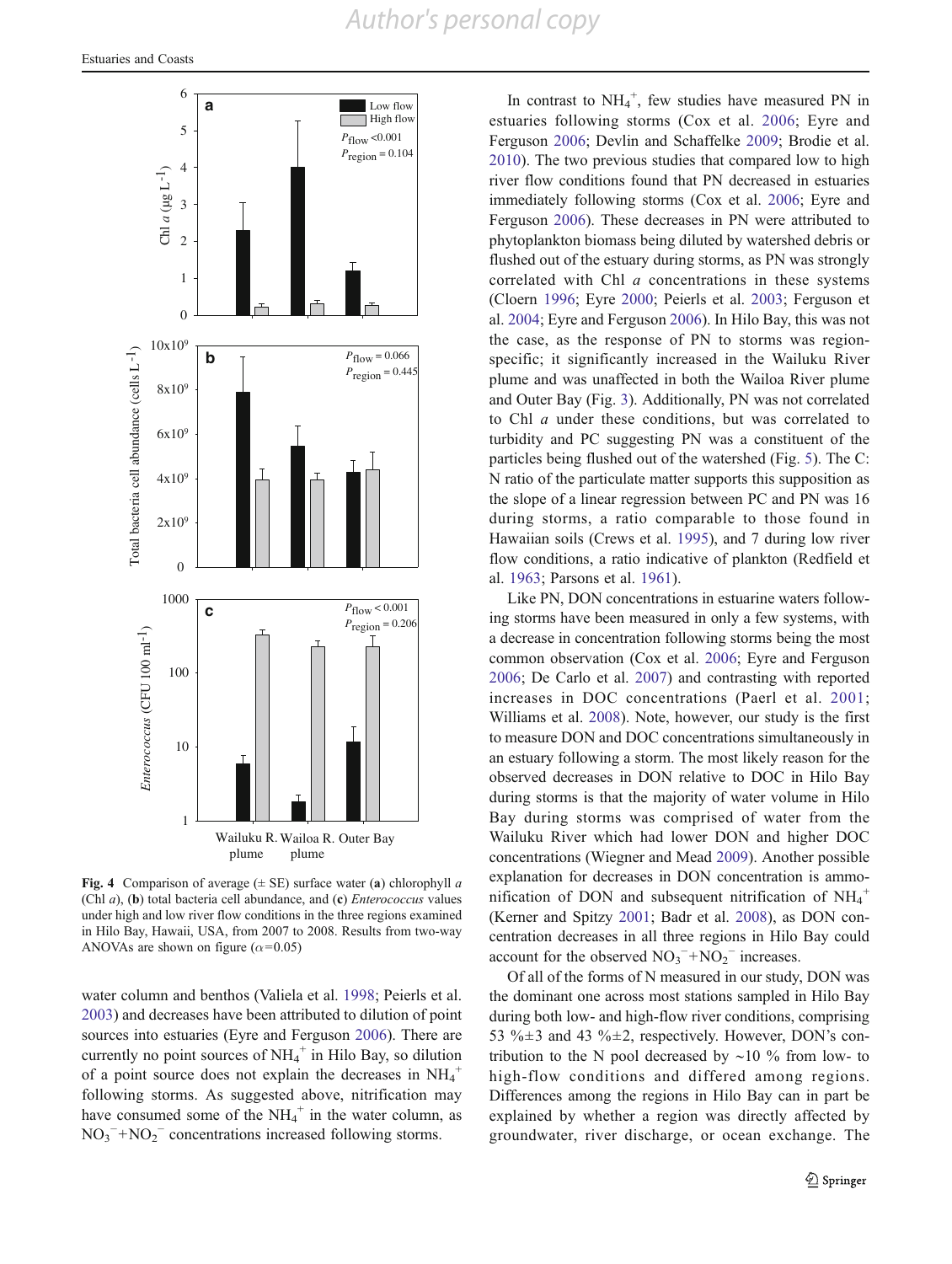<span id="page-11-0"></span>

Fig. 5 Associations of (a) chlorophyll  $a$  (Chl  $a$ ), (b) turbidity, and (c) particulate carbon (PC) with particulate nitrogen (PN) during high river flow conditions in Hilo Bay, Hawaii, USA, from 2007 to 2008. Results from correlations are shown on figure ( $n=92$ ,  $\alpha=0.05$ )

Outer Bay directly exchanges with the ocean, whose dominant form of N in the surface waters is DON (reviewed in Berman and Bronk [2003](#page-14-0)), whereas the Wailoa River plume is greatly affected by groundwater draining urban and agricultural lands and whose dominant form of N is  $NO_3^-$ +  $NO<sub>2</sub><sup>-</sup>$ . N within in the Wailuku River plume was dominated by DON; however, its contribution to the N pool was intermediate between values for the Outer Bay and Wailoa River plume. Mixing of riverine and ocean water within this region can explain the pattern as ocean water dominates during low-flow conditions and Wailuku River waters dominate during storms.

DON is becoming increasingly recognized as an important form of N in estuaries as it can comprise 30 up to 80 % or more of the dissolved N (Berman and Bronk [2003;](#page-14-0) Boynton and Kemp [2008\)](#page-14-0), is bioavailable to bacteria and some phytoplankton (i.e., Bronk and Glibert [1993](#page-14-0); Carlsson et al. [1993](#page-14-0); Seitzinger and Sanders [1997](#page-15-0); Carlsson et al. [1999](#page-14-0); Bronk et al. [2007\)](#page-14-0), and has been implicated in the formation of some harmful coastal algal blooms (i.e., Paerl [1988](#page-15-0); Granéli et al. [1999](#page-14-0); Berg et al. [1997;](#page-14-0) Lomas et al. [2001](#page-15-0); Glibert et al. [2007](#page-14-0)). However, most of our knowledge about DON's importance in estuaries is derived from temperate systems and presently little is known about tropical estuaries. A recent study in Kaneohe Bay suggests that distributions of *Synechoccus*, the dominant phytoplankton, are affected by DON concentrations (Cox et al. [2006](#page-14-0)). Findings from previous work in temperate estuaries and Kaneohe Bay highlight the need for more research on the role of DON in tropical estuaries.

#### Carbon

Effects of storms on the organic C pools of estuaries are less well-known than those on the N pool. In Hilo Bay, storms increased concentrations of both DOC and PC at all stations, except within the Outer Bay with regards to DOC, where it remained fairly constant between river flow conditions. Similar patterns have been observed in the temperate Neuse River estuary, North Carolina, where DOC and PC concentrations doubled following storms from low river flow values (Paerl et al. [2001\)](#page-15-0). Likewise, total organic carbon (TOC) concentrations increased two to five times following hurricanes in eastern Florida Bay (Williams et al. [2008](#page-16-0)). In watersheds with significant forest cover like Hilo Bay, flushing of the litter and upper soil horizons in the riparian zone during storms has been linked to increased riverine DOC concentrations (Hornberger et al. [1994;](#page-15-0) Frank et al. [2000\)](#page-14-0). In more developed watersheds like the Neuse River, increased loading of organic matter during storms has been attributed to wastewater treatment plant bypasses, leakage and runoff from animal waste facilities, cropland inundation, and flooding of underground storage tanks (Bales [2003](#page-13-0)). In Florida Bay, organic matter from the mangroves was flushed out into the estuary during storms (Williams et al. [2008](#page-16-0)). Increased PC concentrations in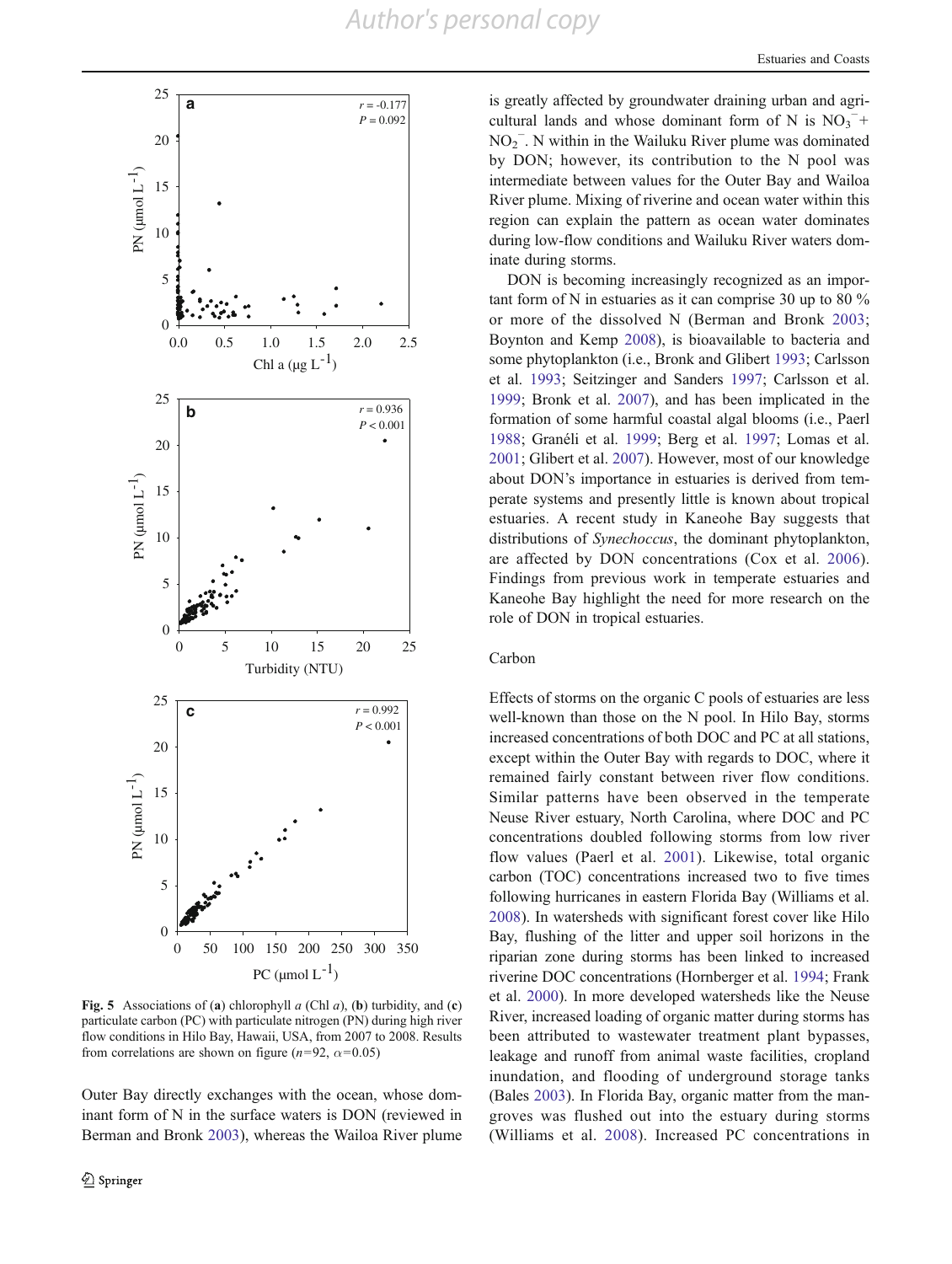<span id="page-12-0"></span>estuaries during storms are most likely a result of surface runoff eroding watershed soils. Additionally, the dominant form of organic C across all stations sampled in Hilo Bay during both low- and high-flow river conditions was DOC. The same pattern was observed for the Neuse River estuary (Paerl et al. [2001\)](#page-15-0). The fact that DOC is the dominant form of organic C may have important implications for the microbial food web of Hilo Bay, as DOC has been shown to be an important C source for estuarine bacteria, stimulating their production, and possibly supporting higher trophic levels (Hopkinson et al. [1998;](#page-14-0) Moran et al. [1999](#page-15-0); Wikner et al. [1999\)](#page-16-0). Results from a food web study in Hilo Bay concurrent with ours suggests that bacteria are an important link for transferring terrestrial C to higher trophic levels like micro- and mesozooplankton (Atwood et al. [2011](#page-13-0)), although this is not necessarily a universal pattern across estuaries (Sobczak et al. [2002](#page-15-0)).

#### Phosphorus

The most common form of P measured in estuaries following storms is  $PO_4^{3-}$  and it has been found to generally increase with flood waters, except in areas with point source discharge, where  $PO_4^{3-}$  concentrations are diluted (i.e., Eyre and Twigg [1997](#page-14-0); Eyre and Balls [1999](#page-14-0); Mallin et al. [2002](#page-15-0); Peierls et al. [2003;](#page-15-0) Ringuet and Mackenzie [2005\)](#page-15-0). In contrast, almost nothing is known about how storms affect DOP concentrations in estuaries. In Hilo Bay, TDP was detectable in only 22 % of the samples collected, was primarily DOP (89  $\% \pm 0.05$ ), was detected at similar levels among regions, and was not affected by storms. In Kaneohe Bay,  $\overline{PO_4}^{3-}$  and DOP were not consistently affected by storms (Cox et al. [2006;](#page-14-0) De Carlo et al. [2007\)](#page-14-0), and few other studies have measured the change in these two P forms following storms (McKee et al. [2000\)](#page-15-0). In contrast to DOP,  $PO<sub>4</sub><sup>3–</sup>$  concentrations differed among regions in Hilo Bay and were detected only within the Wailoa River plume. There are two possible factors contributing to the detectable  $PO_4^{3-}$  concentrations within the Wailoa River plume. First, there is a higher percentage of developed (11 %) and agricultural (4 %) lands within this watershed compared to the Wailuku River watershed  $(1\%$  developed + agriculture), and these land uses have been shown to contribute substantial amounts of  $PO_4^3$ to rivers and estuaries (Bennett et al. [2001;](#page-13-0) Harrison et al. [2010\)](#page-14-0). Second,  $PO_4^{3-}$  may have been released from potentially anoxic sediments within the Wailoa River plume as the bottom waters in this region had low dissolved oxygen concentrations (average:  $4.52 \pm 0.21$  mg $O_2L^{-1}$ ; Wiegner and Mead [2009\)](#page-16-0) and  $\overline{PO_4}^{3-}$  sorbed onto iron oxyhdroxides, a significant component of Hawaiian sediments (Matsusaka and Sherman [1961](#page-15-0)), is released when iron in this form is reduced to a soluble form in anoxic sediments (reviewed in Ruttenberg [2005\)](#page-15-0).

#### Biological Parameters

Previous studies have observed washouts of estuarine plankton during storms, resulting in immediate decreases in their biomass, with the most common parameter documenting this phenomenon being Chl a (i.e., Flemer et al. [1977;](#page-14-0) Alpine and Cloern [1992](#page-13-0); Eyre [2000;](#page-14-0) De Carlo et al. [2007\)](#page-14-0). In Hilo Bay, Chl *a* concentrations decreased immediately following storms. High discharge from the Wailuku River is thought to have washed phytoplankton cells out of Hilo Bay, as the highest discharge measured during our study could have filled Hilo Bay's entire water column volume in less than eight days. It is also likely that any phytoplankton cells still remaining in Hilo Bay were diluted by the large amounts of debris discharging from the Wailuku River and light limited by the amount of particles suspended in the water column, as TSS and turbidity in Hilo Bay's surface waters were two and five times higher during storms, respectively (Table [2\)](#page-8-0). An earlier study also suspected that



Fig. 6 Relationship between *Enterococcus* levels with (a) turbidity and (b) total suspended solids (TSS) under high river flow conditions in Hilo Bay, Hawaii, USA, from 2007 to 2008. Results from regression analyses are shown on figure ( $n=67$ ,  $\alpha=0.05$ )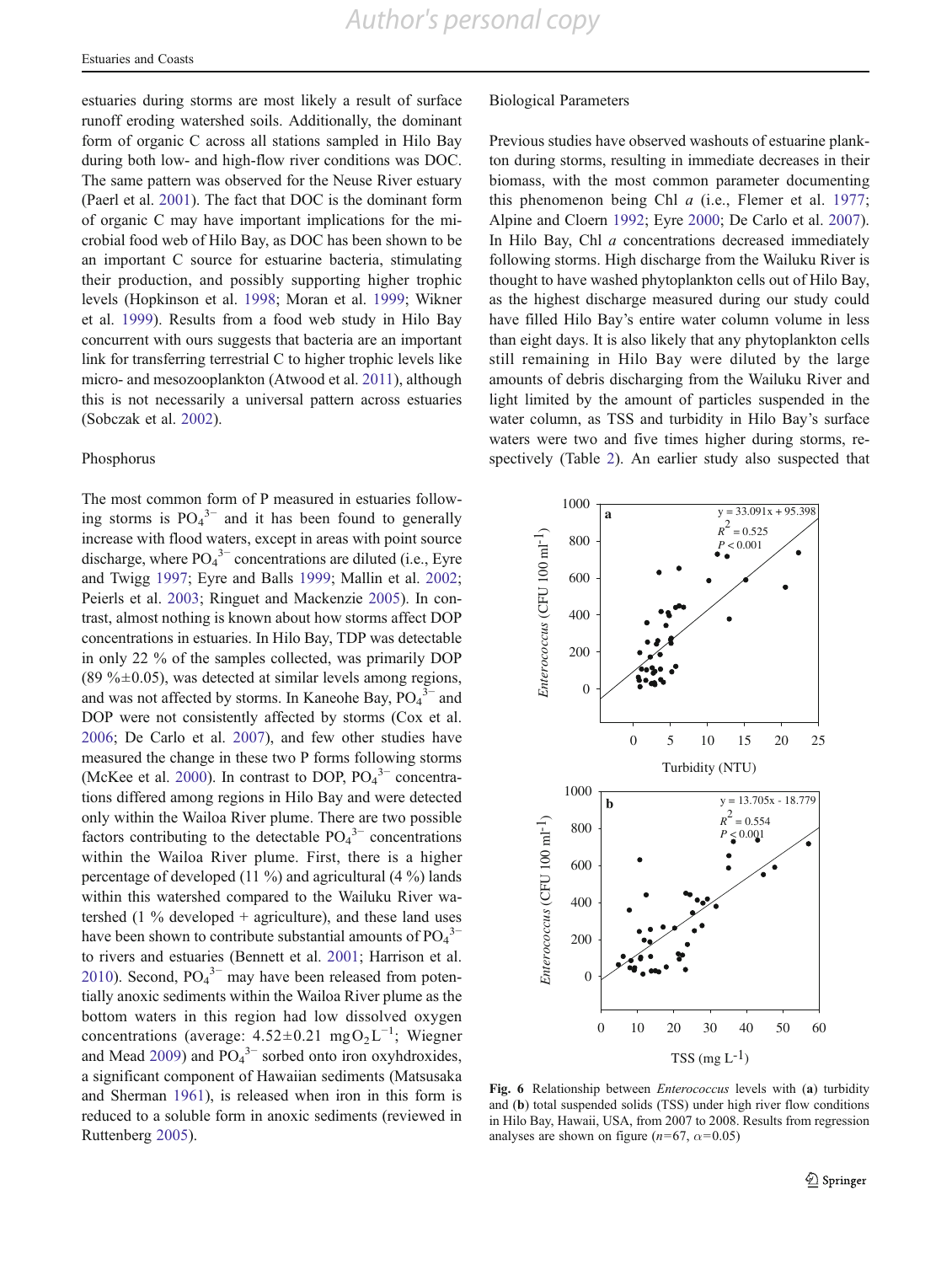*Author's personal copy*

<span id="page-13-0"></span>salinity fluctuations in surface waters of Hilo Bay during and just after storms were too stressful for phytoplankton (M & E Pacific [1980](#page-15-0)). High zooplankton grazer abundance can also decrease Chl a concentrations in estuaries; however, it is unlikely that high-grazing pressure was responsible for the low Chl a concentrations in Hilo Bay following storms as the abundance of other types of plankton (bacteria) were lower compared to low river flow conditions.

Densities of microbial pathogens and their indicator organisms in estuarine waters are often measured following storms and have been shown to increase (Mallin et al. [2002](#page-15-0); Burkholder et al. [2004](#page-14-0); Mallin and Corbett [2006](#page-15-0)). In comparison, measures of total bacteria cell abundance and production in estuaries following storms are generally lacking (Cox et al. [2006](#page-14-0); Williams et al. [2008\)](#page-16-0). In Hilo Bay, total bacteria cell abundances decreased during storms. This pattern has also been documented in Kaneohe Bay and Florida Bay (Cox et al. [2006;](#page-14-0) Williams et al. [2008\)](#page-16-0). A previous study in Hilo Bay found that fecal coliform bacteria and Enterococci abundances in surface waters were strongly correlated with rainfall and that the highest counts were near major freshwater sources (Dudley and Hallacher [1991](#page-14-0)). These two pieces of information suggest that the larger bacterial community in Hilo Bay is flushed out and/or diluted with the high river discharge during storms, but that the floodwaters introduce bacteria associated with sewage and/or soils into the bay. It is difficult to determine which of these two sources contribute Enterococci to Hilo Bay during storms, as these FIB have been shown to also come from soils in Hawaii and other tropical areas (Hardina and Fujioka [1991](#page-14-0); Fujioka et al. [1999\)](#page-14-0). Therefore, we analyzed for the presence of humanspecific genetic markers in the *esp* gene in E. faecium and E. faecalis and found that all storm samples were negative for these markers suggesting that increases in *Enterococcus* levels during storms were from soils and not from sewage or septage inputs. Regression analysis further supports that Enterococcus are associated with soils during storms as they are strongly predicted by turbidity and TSS (Fig. [6\)](#page-12-0). Enterococcus levels during low-flow conditions were below the sensitivity detection levels for esp genetic marker detection and so fecal pollution indicator sources could not be determined during these conditions.

#### Implications

With the increased number and intensity of storms predicted for the Pacific and Atlantic basins with global warming (Emanuel [2005;](#page-14-0) Webster 2005), estuarine water quality in many regions of the world will become more greatly affected by storms. From these climate predictions, it can be extrapolated that estuaries will be more frequently impacted by storms and that storm effects on water quality will be greater and longer lasting due to increased storm intensity. This may be

especially true for the windward side of Hawaii Island, where Hilo Bay is located, and also along the equatorial Pacific and Atlantic as climate models predict increased precipitation and storms for these regions with increased global warming (Chu et al. [2010](#page-14-0); Xie et al. [2010\)](#page-16-0). Additionally, work from the Cape Fear River estuary, North Carolina, documented that water quality degradation by storms was considerably increased by human activities in the watershed (Mallin et al. [1999](#page-15-0)). Therefore, impacts of future storms may be even more devastating to estuarine water quality than anticipated as more human-derived pollutants will be discharged to coastal waters, especially in areas with increasing populations and development like the tropics. Our research in Hilo Bay demonstrates that storms and watershed land use can affect tropical coastal water quality and it highlights the need for more research on the effects of these two factors, as well as their interaction, on tropical estuarine water quality as more storms and greater development are predicted for the tropics.

Acknowledgements We are grateful to Lisa Shizuma, Kathy Seiber, Emily Hart, Randee Tubal, Randi Schneider, Jason Turner, Trisha Atwood, Melissa Netze, Trisann Bambico, Andrew Fredell, John Coney, Darren Roberts, Amy Dunn, and Chelsie Settlemier for their assistance in the field and the laboratory. J. Adolf and several anonymous reviews provided comments that helped improve this manuscript. Funding for this project came from Hawaii County Department of Public Works, the National Science Foundation (NSF) under NSF Awards: 0237065 and UHH Research Experience for Undergraduates, a grant and cooperative agreement from the National Oceanic and Atmospheric Administration (NOAA), Project RIEL-38, which is sponsored by the University of Hawaii Sea Grant College Program, School of Ocean and Earth Science and Technology, under Institutional Grant NA050AR4171048 from NOAA Office of Sea Grant, Department of Commerce. The views expressed herein are those of the authors and do not necessarily reflect the view of NOAA or any of its sub-agencies.

#### References

- Alpine, A.E., and J.E. Cloern. 1992. Trophic interactions and direct physical effects control phytoplankton biomass and production in an estuary. Limnology and Oceanography 37: 946–955.
- APHA, AWWA, and WEF. 1995. Total solids dried at 103–105 °C. In Standard methods for the examination of water and waste water, 19th ed, ed. A.D. Eaton, L.S. Clesceri, and A.E. Greenberg. Washington, D.C.: American Public Health Association.
- Atwood, T.B., T.N. Wiegner, and R.A. MacKenzie. 2011. Effects of hydrological forcing on the structure of a tropical estuarine food web. Oikos. doi[:10.1111/j.1600-0706.2011.10132.x.](http://dx.doi.org/10.1111/j.1600-0706.2011.10132.x)
- Bales, J.D. 2003. Effects of Hurricane Floyd inland flooding, September-October 1999, on tributaries to the Pamlico Sound, North Carolina. Estuaries 26: 1319–1328.
- Badr, E.-S., A.D. Tappin, and E.P. Achterberg. 2008. Distributions and seasonal variability of dissolved organic nitrogen in two estuaries in SW England. Marine Chemistry 110: 153–164.
- Bennett, E.M., S.R. Carpenter, and N.F. Caraco. 2001. Human impact on erodible phosphorus and eutrophication: a global perspective. BioScience 51: 227–234.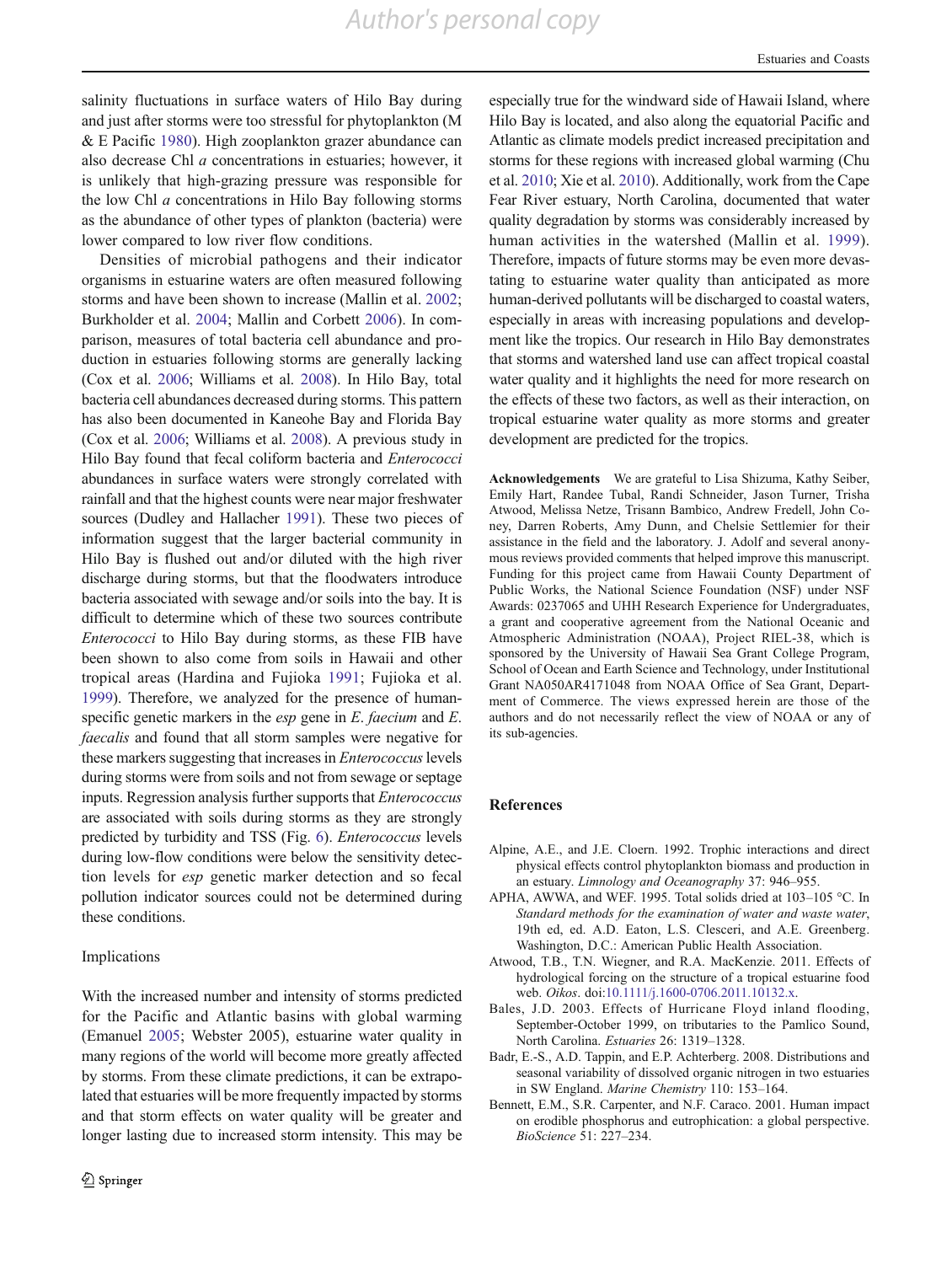- <span id="page-14-0"></span>Berg, G.M., P.M. Glibert, M.W. Lomas, and M.A. Buford. 1997. Organic uptake and growth by the chrysophyte Aureococcus anophagefferens during a brown tide event. Marine Biology 129: 377–387.
- Berman, T., and D.A. Bronk. 2003. Dissolved organic nitrogen: a dynamic participant in aquatic ecosystems. Aquatic Microbial Ecology 31: 279–305.
- Boynton, W.R., and W.M. Kemp. 2008. Estuaries. In Nitrogen in the marine environment, 2nd ed, ed. D.G. Capone, D.A. Bronk, M.R. Mulholland, and E.J. Carpenter, 809–856. Burlington, Massachusetts: Elsevier Inc.
- Brodie, J., T. Schroeder, K. Rohde, J. Faithful, B. Masters, A. Dekker, V. Brando, and M. Maughan. 2010. Dispersal of suspended sediments and nutrients in the Great Barrier Reef lagoon during riverdischarge events: conclusions from satellite remote sensing and current flood-plume sampling. Marine and Freshwater Research 61: 651–664.
- Bronk, D.A., and P.M. Glibert. 1993. Application of a <sup>15</sup>N tracer method to the study of dissolved organic nitrogen uptake during spring and summer in Chesapeake Bay. Marine Biology 115: 501–508.
- Bronk, D.A., J.H. See, P. Bradley, and L. Killberg. 2007. DON as a source of bioavailable nitrogen for phytoplankton. Biogeosciences 4: 283–296.
- Burkholder, J., D. Eggleston, H. Glassgow, C. Brownie, R. Reed, G. Janowitz, M. Posey, G. Melia, C. Kinder, R. Corbett, D. Toms, T. Alphin, N. Deamer, and J. Springer. 2004. Comparative impacts of two major hurricane seasons on the Neuse River and western Pamlico Sound ecosystems. Proceedings of the National Academy of Science 101: 9291–9296.
- Carlsson, P., A.Z. Segatto, and E. Granéli. 1993. Nitrogen bound to humic matter of terrestrial origin—a nitrogen pool for coastal phytoplankton? Marine Ecology Progress Series 97: 105–116.
- Carlsson, P., E. Granéli, and A.Z. Segatto. 1999. Cycling of biologically available nitrogen in riverine humic substances between marine bacteria, a heterotrophic nanoflagellate and a photosynthetic dinoflagellate. Aquatic Microbial Ecology 18: 23–36.
- Chu, P.-S., Y.R. Chen, and T.A. Schroeder. 2010. Changes in precipitation extremes in the Hawaiian Islands in a warming climate. Journal of Climate 23: 4881–4900.
- Cloern, J.E. 1996. Phytoplankton bloom dynamics in coastal ecosystems: a review with some general lessons from sustained investigation of San Francisco Bay, California. Reviews of Geophysics 34: 127–168.
- Cox, E.F., M. Ribes, and R.A. Kinzie III. 2006. Temporal and spatial scaling of planktonic responses to nutrient inputs into a subtropical embayment. Marine Ecology Progress Series 324: 19–35.
- Coughanowr, C. 1998. Wetlands of the humid tropics. UNESCO publication SC-99/WS/3.
- Crews, T.E., K. Kitayama, J.H. Fownes, R.H. Riley, D.A. Herbert, D. Mueller-Dombois, and P.M. Vitousek. 1995. Changes in soil phosphorus fractions and ecosystem dynamics across a long chronosequence in Hawaii. Ecology 76: 1407–1424.
- Dähnke, K., E. Bahlmann, and K. Emeis. 2008. A nitrate sink in estuaries? An assessment by means of stable nitrate isotopes in the Elbe estuary. Limnology and Oceanography 53: 1504–1511.
- De Carlo, E.H., D.J. Hoover, C.W. Young, R.S. Hoover, and F.T. Mackenzie. 2007. Impacts of storm runoff from tropical watersheds on coastal water quality and productivity. Applied Geochemistry 22: 1777–1797.
- Devlin, M.J., and J. Brodie. 2005. Terrestrial discharge into the Great Barrier Reef Lagoon: nutrient behavior in coastal waters. Marine Pollution Bulletin 51: 9–22.
- Devlin, M., and B. Schaffelke. 2009. Spatial extent of the riverine flood plumes and exposure of marine ecosystems in the Tully coastal region, Great Barrier Reef. Marine and Freshwater Research 60: 1109–1122.
- Dudley Jr., W.C., and L.E. Hallacher. 1991. Distribution and dispersion of sewerage pollution in Hilo Bay and contiguous waters. Final report submitted to Hawaii County Department of Public Works. Hawaii: Hilo.
- Emanuel, K. 2005. Increasing destructiveness of tropical cyclones over the past 30 years. Nature 436: 686–68.
- Eyre, B.D. 1995. A first-order nutrient budget for the tropical Moresby Estuary and catchment, North Queensland, Australia. Journal of Coastal Research 11: 717–732.
- Eyre, B.D., and C. Twigg. 1997. Nutrient behaviour during post-flood recovery of the Richmond River Estuary Northern NSW, Australia. Estuarine, Coastal and Shelf Science 44: 311–326.
- Eyre, B.D., and P. Balls. 1999. A comparative study of nutrient behavior along the salinity gradient of tropical and temperate estuaries. Estuaries 22: 313–326.
- Eyre, B.D. 2000. Regional evaluation of nutrient transformation and phytoplankton growth in nine river-dominated sub-tropical east Australian estuaries. Marine Ecology Progress Series 205: 61– 83.
- Eyre, B.D., and A.J.P. Ferguson. 2006. Impact of a flood event on benthic and pelagic coupling in a sub-tropical east Australia estuary (Brunswick). Estuarine, Coastal and Shelf Science 66: 111–122.
- Ferguson, A.J.P., B.D. Eyre, and J. Gay. 2004. Nutrient cycling in the subtropical Brunswick estuary, Australia. Estuaries 27: 1–17.
- Flemer, D., R.E. Ulanowicz, and D.L. Taylor Jr. 1977. Some effects of Tropical Storm Agnes on water quality in the Patuxent River estuary. In The effects of Tropical Storm Agnes on the Chesapeake Bay estuarine system, ed. E.P. Ruzecki, J.R. Schubel, R.J. Huggett, A.M. Anderson, M.L. Wass, R.J. Marasco, and M.P. Lynch, 251–287. Baltimore, Maryland: The John Hopkins University Press.
- Frank, H., S. Patrick, W. Peter, and F. Hannes. 2000. Export of dissolved organic carbon and nitrogen from Gleysol dominated catchments—the significance of water flow paths. Biogeochemistry 50: 137–161.
- Fujioka, R., C. Sian-Denton, M. Borja, and K. Morphew. 1999. Soil: the environmental source of Escherichia coli and enterococci in Guam's streams. Journal of Applied Microbiology Symposium Supplement 85: 83S–89S.
- Glibert, P.M., C.E. Wazniak, M.R. Hall, and B. Sturgis. 2007. Seasonal and interannual trends in nitrogen and brown tide in Maryland's coastal bays. Ecological Applications 17: S79–S87.
- Granéli, E., P. Carlsson, and C. Legrand. 1999. The role of C, N and P in dissolved and particulate organic matter as a nutrient source for phytoplankton growth, including toxic species. Aquatic Ecology 33: 17–27.
- Hammerum, A.M., and L.B. Jensen. 2002. Prevalence of esp, encoding the enterococcal surface protein, in Enterococcus faecalis and Enterococcus faecium isolates from hospital patients, poultry, and pigs in Denmark. Journal of Clinical Microbiology 40: 4396.
- Hardina, C.M., and R.S. Fujioka. 1991. Soil: the environmental source of E. coli and enterococci in Hawaii's streams. Environmental Toxicology and Water Quality 6: 185–195.
- Harrison, J.A., A.F. Bouwman, E. Mayorga, and S. Seitzinger. 2010. Magnitudes and sources of dissolved inorganic phosphorus inputs to surface fresh waters and the coastal zone: A new global model. Global Biogeochemistry Cycles 24: GB1003. doi[:10.1029/](http://dx.doi.org/10.1029/2009GB003590) [2009GB003590](http://dx.doi.org/10.1029/2009GB003590).
- Hoover, R.S., D. Hoover, M. Miller, M.R. Landry, E.H. De Carlo, and F.T. Mackenzie. 2006. Zooplankton response to storm runoff in a tropical estuary: bottom-up and top-down controls. Marine Ecology Progress Series 318: 187–201.
- Hopkinson, C.S., I. Buffam, J. Hobbie, J. Vallino, M. Perdue, B. Eversmeyer, F. Prahl, J. Covert, R. Hodson, M.A. Moran, E. Smith, J. Baross, B. Crump, S. Findlay, and K. Foreman. 1998. Terrestrial inputs of organic matter to coastal ecosystems: an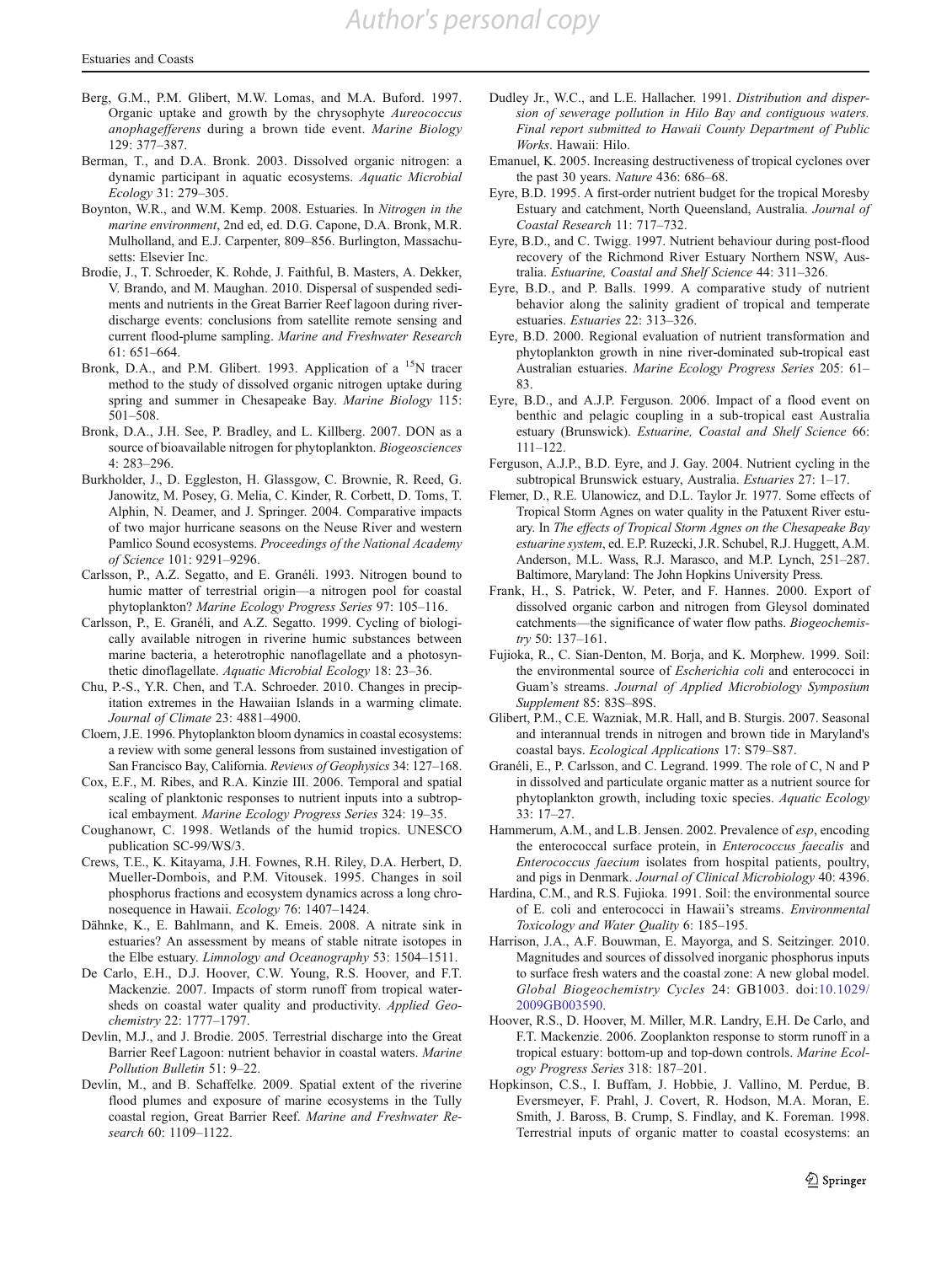<span id="page-15-0"></span>intercomparison of chemical characteristics and bioavailability. Biogeochemistry 43: 211–234.

- Hornberger, G.M., K.E. Bencala, and D.M. McKnight. 1994. Hydrological controls on dissolved organic carbon during snowmelt in the Snake River near Montezuma, Colorado. Biogeochemistry 25: 147–165.
- Juvik, S.P., and J.O. Juvik. 1998. Atlas of Hawai'i, 3rd ed. Honolulu, Hawaii: University of Hawai'i Press.
- Kerner, M., and A. Spitzy. 2001. Nitrate regeneration coupled to degradation of different size fractions of DON by the picoplankton in the Elbe Estuary. Microbial Ecology 41: 69–81.
- Lomas, M.W., P.M. Glibert, D.A. Clougherty, D.R. Huber, J. Jones, J. Alexander, and E. Haramoto. 2001. Elevated organic nutrient ratios associated with brown tide algal blooms Aureococcus anophagefferens (Pelagophyceae). Journal of Plankton Research 23: 1339–1344.
- M & E Pacific. 1980. Hilo area comprehensive study—geological, biological, and water quality investigations of Hilo Bay. Hawaii: United States Army Corps of Engineers, Honolulu District.
- Mallin, M.A., L.B. Cahoon, M.R. McIver, D.C. Parsons, and G.C. Shank. 1999. Alternation of factors limiting phytoplankton production in the Cape Fear River estuary. Estuaries 22: 825– 836.
- Mallin, M.A., M.H. Posey, M.R. McIver, D.C. Parsons, S.H. Ensign, and T.D. Alphin. 2002. Impacts and recovery from multiple hurricanes in a Piedmont-Coastal Plain river system. BioScience 52: 999–1010.
- Mallin, M.A., and C.A. Corbett. 2006. How hurricane attributes determine the extent of environmental effects: multiple hurricanes and different coastal systems. Estuaries and Coasts 29: 1046–1061.
- Matsusaka, Y., and D. Sherman. 1961. Magnetism of iron oxide in Hawaiian soils. Soil Science 91: 239–245.
- McCarthy, S.A., E.A. Laws, W.A. Estabrooks, J.H. Bailey-Brock, and E.A. Kay. 2000. Intra-annual variability in Hawaiian shallow-water, soft-bottom macrobenthic communities adjacent to a eutrophic estuary. Estuarine, Coastal and Shelf Science 50: 245–258.
- McKee, L.J., B.D. Eyre, and S. Hossain. 2000. Transport and retention of nitrogen and phosphorus in the sub-tropical Richmond River estuary, Australia—a budget approach. Biogeochemistry 50: 241–278.
- Mead, L.H., and T.N. Wiegner. 2010. Surface water metabolism potential in a tropical estuary, Hilo Bay, Hawai`i, USA, during storm and non-storm conditions. Estuaries and Coasts 33: 1099–1112.
- Moran, M.A., W.M. Sheldon, and J.E. Sheldon. 1999. Biodegradation of riverine dissolved organic carbon in five estuaries of the Southeastern United States. Estuaries 22: 55–64.
- Paerl, H.W. 1988. Nuisance phytoplankton blooms in coastal, estuarine, and inland waters. Limnology and Oceanography 33: 823–847.
- Paerl, H.W., J.D. Bales, L.W. Ausley, C.P. Buzzelli, L.B. Crowder, L.A. Eby, J.M. Fear, M. Go, B.L. Peierls, T.L. Richarson, and J.S. Ramus. 2001. Ecosystem impacts of 3 sequential hurricanes (Dennis, Floyd and Irene) on the US's largest lagoonal estuary, Pamlico Sound, NC. Proceedings of the National Academy of Sciences 98: 5655–5660.
- Paerl, H.W., L.M. Valdes, J.E. Adolf, B.M. Peierls, and L.W. Harding Jr. 2006. Anthropogenic and climatic influences on the eutrophication of large estuarine ecosystems. Limnology and Oceanography 51: 448–462.
- Paerl, H.W., K.L. Rossignol, S.N. Hall, B.L. Peierls, and M.S. Wetz. 2009. Phytoplankton community indicators of short- and longterm ecological change in the anthropogenically and climatically impacted Neuse River Estuary, North Carolina, USA. Estuaries and Coasts 33: 485–497.
- Parsons, T.R., K. Stephens, and J.D. Strickland. 1961. On the chemical composition of eleven species of marine phytoplankton. Journal of Fisheries Research Board of Canada 18: 1001–1016.
- Peierls, B.L., R.R. Christian, and H.W. Paerl. 2003. Water quality and phytoplankton as indicators of hurricane impacts on large estuarine ecosystems. Estuaries 26: 1329–1343.
- Porter, K.G., and Y.S. Feig. 1980. The use of DAPI for identifying and counting aquatic microflora. Limnology and Oceanography 25: 943– 948.
- Potvin, C., and D.A. Roff. 1993. Distribution-free and robust statistical methods: viable alternatives to parametric statistics? Ecology 74: 1617–1628.
- Redfield, A.C., B.H. Ketchum, and F.A. Richards. 1963. The influence of organisms on the composition of sea-water. In The sea, vol. 2, ed. M.H. Hill, 26–77. New York: Wiley.
- Restrepo, J.D., P. Zapata, J. Dìaz, J.G. Garzón-Ferreira, B. Camilo, and C.B. Garcìa. 2006. Fluvial fluxes into the Caribbean Sea and their impact on coastal ecosystems: the Magdalena River, Colombia. Global and Planetary Change 50: 33–49.
- Ringuet, S., and F.T. Mackenzie. 2005. Controls on nutrient and phytoplankton dynamics during normal flow and runoff conditions, southern Kaneohe Bay, Hawaii. Estuaries 28: 327–337.
- Ruttenberg, K.C. 2005. The global phosphorous cycle. In Biogeochemistry, ed. W.H. Schlesinger, 585–643. New York: Elsevier.
- Ruzecki, E.P., J.R. Schubel, R.J. Huggett, A.M. Anderson, M.L. Wass, R.J. Marasco, and M.P. Lynch. 1977. The effects of Tropical Storm Agnes on the Chesapeake Bay estuarine system: summary report. In The effects of Tropical Storm Agnes on the Chesapeake Bay estuarine system. Chesapeake Bay Research Consortium Publication, vol. 54, 1–23. Baltimore, Maryland: The John Hopkinson University Press.
- Schlarbaum, T., K. Dähnke, and K. Emeis. 2010. Turnover of combined dissolved organic nitrogen and ammonium in the Elbe estuary/NW Europe: results of nitrogen isotope investigations. Marine Chemistry 119: 91–107.
- Scott, T.M., T.M. Jenkins, J. Lukasik, and J.B. Rose. 2005. Potential use of a host associated molecular marker in Enterococcus faecium as an index of human fecal pollution. Environmental Science and Techology 39: 283–287.
- Sebilo, M., G. Billen, B. Mayer, D. Billiou, M. Grably, J. Garnier, and A. Mariotti. 2006. Assessing nitrification and denitrification in the Seine River and Estuary using chemical and isotopic techniques. Ecosystems 9: 564–577.
- Seitzinger, S.P., and R.W. Sanders. 1997. Contribution of dissolved organic nitrogen from rivers to estuarine eutrophication. Marine Ecology Progress Series 159: 1–12.
- Shankar, V., A.S. Baghdayan, M.M. Huycke, G. Lindahl, and M.S. Gilmore. 1999. Infection-derived Enterococcus faecalis strains are enriched in esp, a gene encoding a novel surface protein. Infection and Immunity 67: 193–200.
- Sharp, S.H., K.R. Rinker, K.B. Savidge, J. Abell, J.Y. Benaim, D. Bronk, D.J. Burdige, G. Cauwet, W. Chen, M.D. Doval, D. Hansell, C. Hopkinson, G. Kattner, N. Kaumeyer, K.J. McGlathery, J. Merriam, N. Morley, K. Nagel, H. Ogawa, C. Pollard, M. Pujo-Pay, P. Raimbault, R. Sambrotto, S. Seitzinger, G. Spyres, F. Tirendi, T.W. Walsh, and C.S. Wong. 2002. A preliminary method comparison for measurement of dissolved organic nitrogen in seawater. Marine Chemistry 78: 171–184.
- Sobczak, W.B., J.E. Cloern, A.D. Jassby, and A.B. Müller-Solger. 2002. Bioavailability of organic matter in a highly disturbed estuary: the role of detrital and algal resources. Proceedings of the National Academy of Sciences 99: 8101–8105.
- Tomlinson, M.S., and E.H. De Carlo. 2003. The need for high resolution time series data to characterize Hawaiian streams. Journal of the American Water Resources Association 39: 113–123.
- Valiela, I., P. Peckol, C. D'Avanzo, J. Kremer, D. Hersh, K. Foreman, K. Lajtha, B. Seely, W.R. Geye, I. Isaji, and R. Crawford. 1998. Ecological effects of major storms on coastal watersheds and coastal waters: Hurricane Bob on Cape Cod. Journal of Coastal Research 14: 218–238.